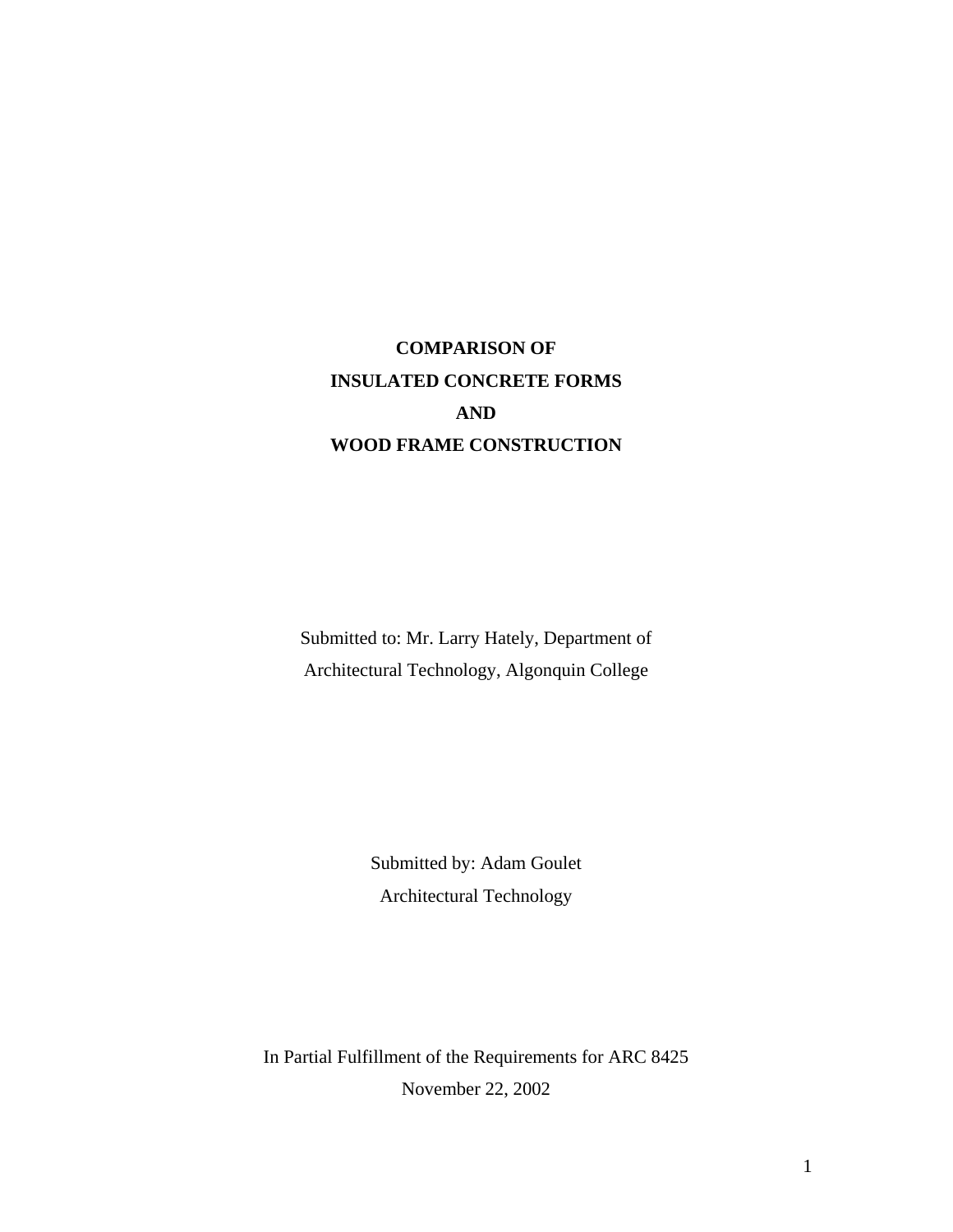#### **Abstract**

This report will be discussing the differences between Insulated Concrete Forms and Wood Frame Construction. The method used to discuss the comparison is through the building matrix.

The topics that are covered in the report eight physical factors affecting the building envelope component of above grade walls. The eight factors are: heat, moisture, vapour, air, sound, fire, radiation and pollution. Other methods used to compare the two construction systems were the environmental impact and a brief cost analysis.

It is concluded that both wood frame and insulated concrete forms have their advantages and disadvantages. Following the conclusion are some of my recommendations on which system I believe to be better.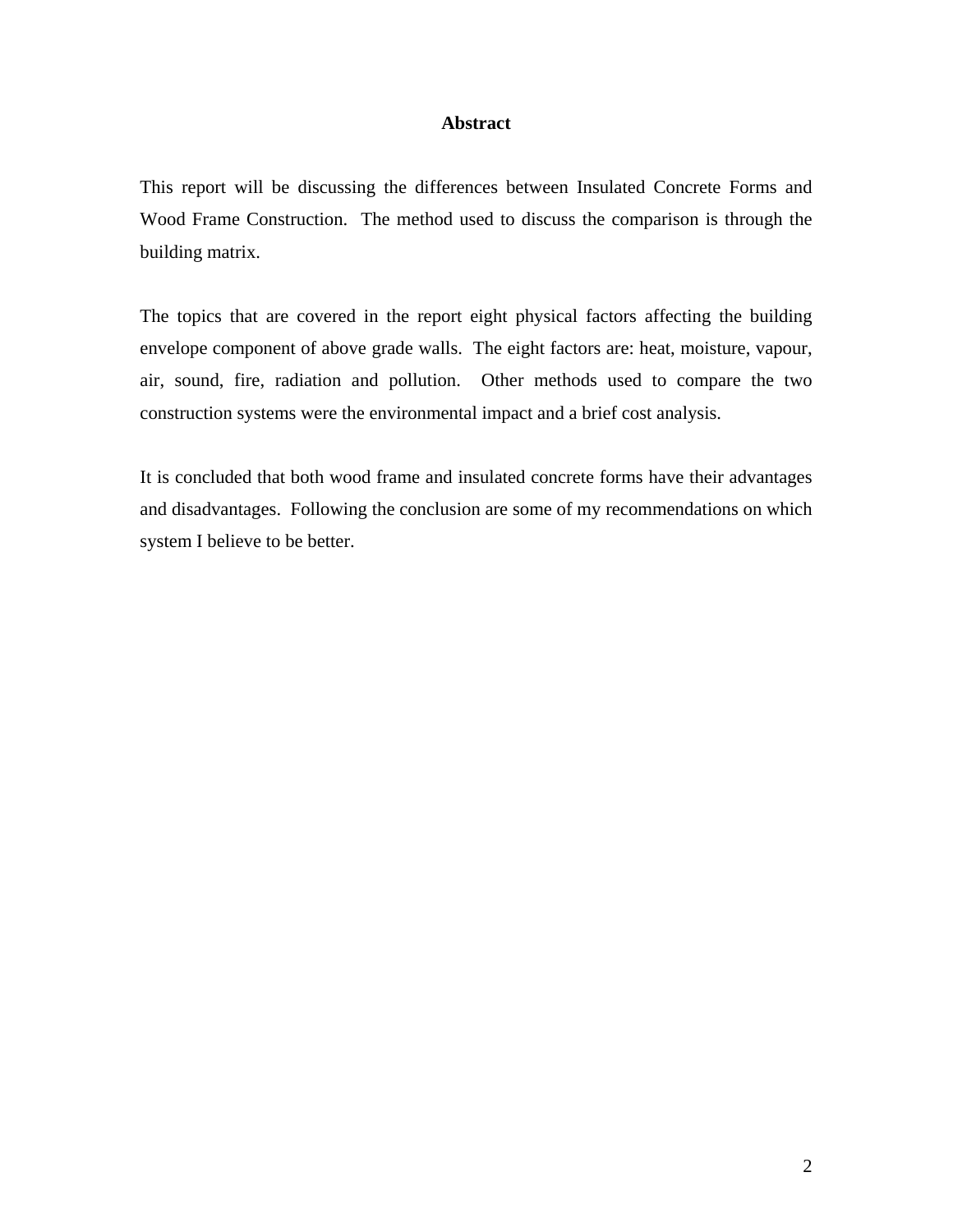## **Table of Contents**

| <b>Chapters</b>  |     |                                                    | Page           |
|------------------|-----|----------------------------------------------------|----------------|
| 1.               |     |                                                    | 1              |
| 2.               |     |                                                    | -1             |
|                  | 2.1 |                                                    | $\mathbf{1}$   |
|                  | 2.2 |                                                    | 3              |
| 3.               |     |                                                    | $\overline{4}$ |
|                  |     |                                                    | 5              |
| $\overline{4}$ . |     |                                                    | 5              |
|                  | 4.1 |                                                    | 5              |
|                  | 4.2 |                                                    | 6              |
| 5.               |     |                                                    | 7              |
|                  | 5.1 |                                                    | 8              |
|                  | 5.2 |                                                    | 8              |
| 6.               |     |                                                    |                |
|                  | 6.1 | Vapour transmission in Wood Frame Construction     | 10             |
|                  | 6.2 |                                                    | 10             |
| 7.               |     |                                                    |                |
|                  | 7.1 |                                                    | 12             |
|                  | 7.2 |                                                    | 13             |
|                  |     |                                                    | 13             |
| 8.               |     |                                                    | 13             |
|                  | 8.1 | Sound Transmission through Wood Frame Construction | -14            |
|                  | 8.2 |                                                    |                |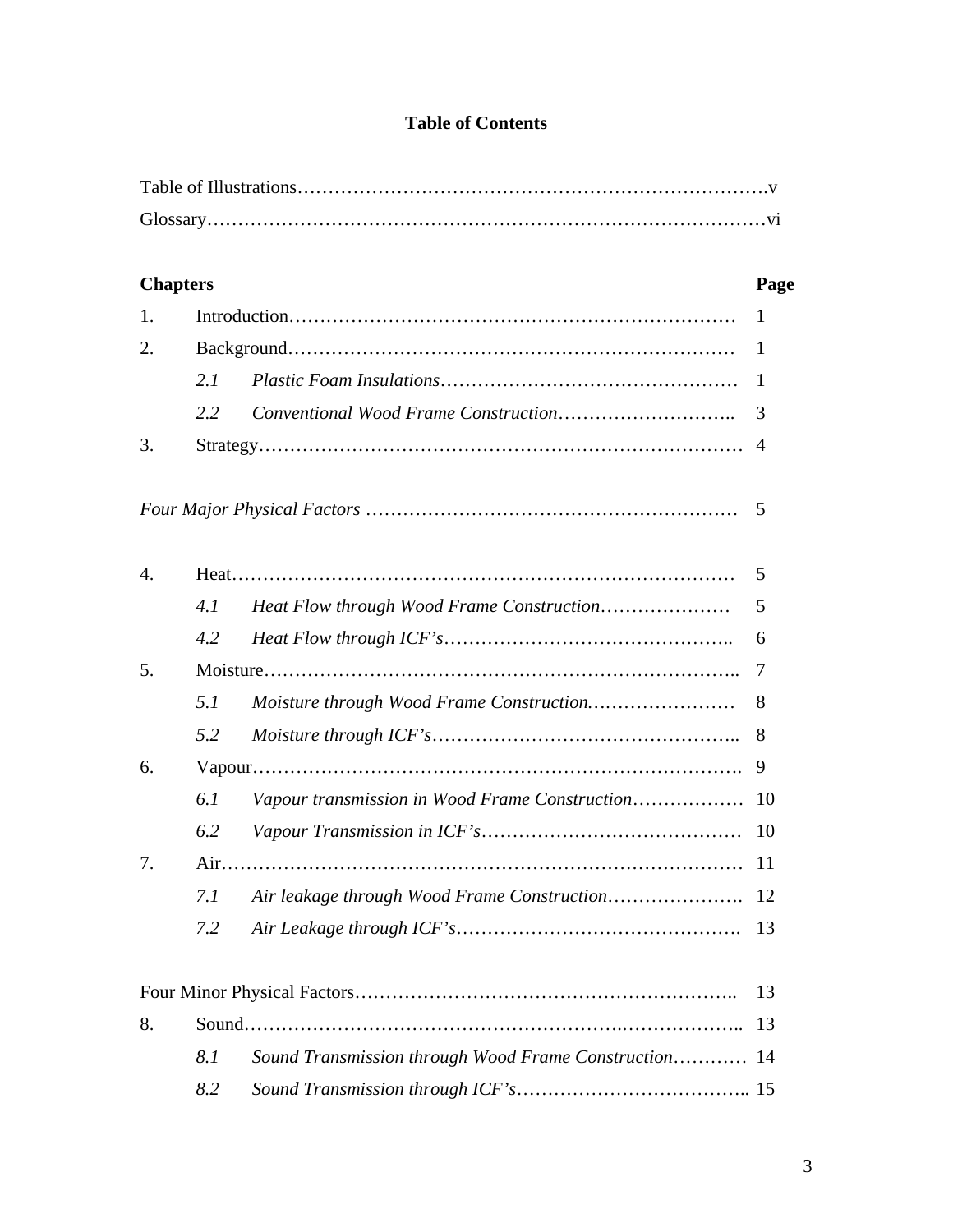|  |  | 12.1 Environmental Impact in Wood Frame Construction18 |
|--|--|--------------------------------------------------------|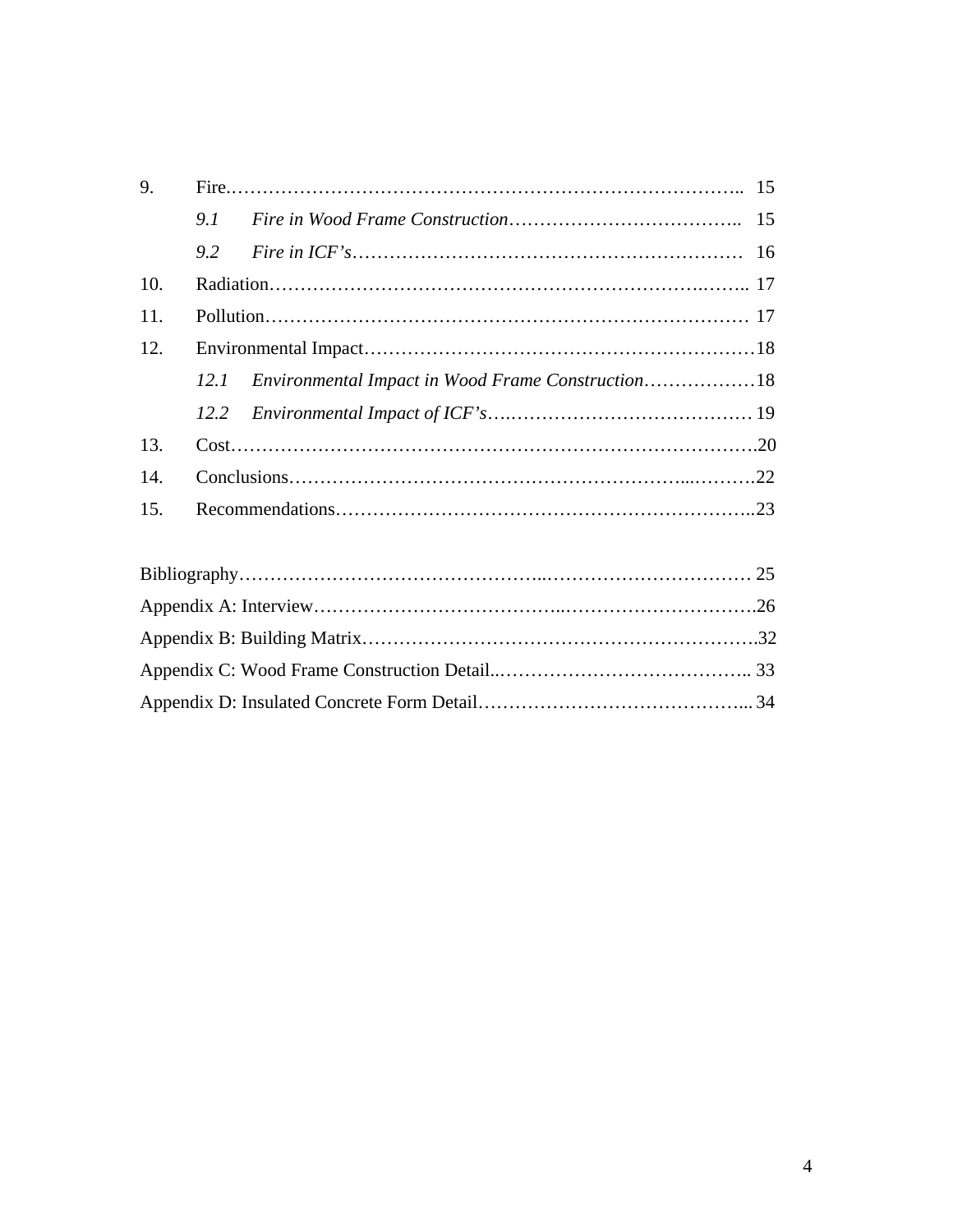## **Table of Illustrations**

| <b>Figures</b>                                                      | Page |
|---------------------------------------------------------------------|------|
|                                                                     |      |
|                                                                     |      |
|                                                                     |      |
|                                                                     |      |
|                                                                     |      |
| Figure 6: Flame Spread Indexes of Wood Frame Walls vs. ICF walls 17 |      |
|                                                                     |      |
|                                                                     |      |
|                                                                     |      |

| <b>Tables</b> | Page |
|---------------|------|
|               |      |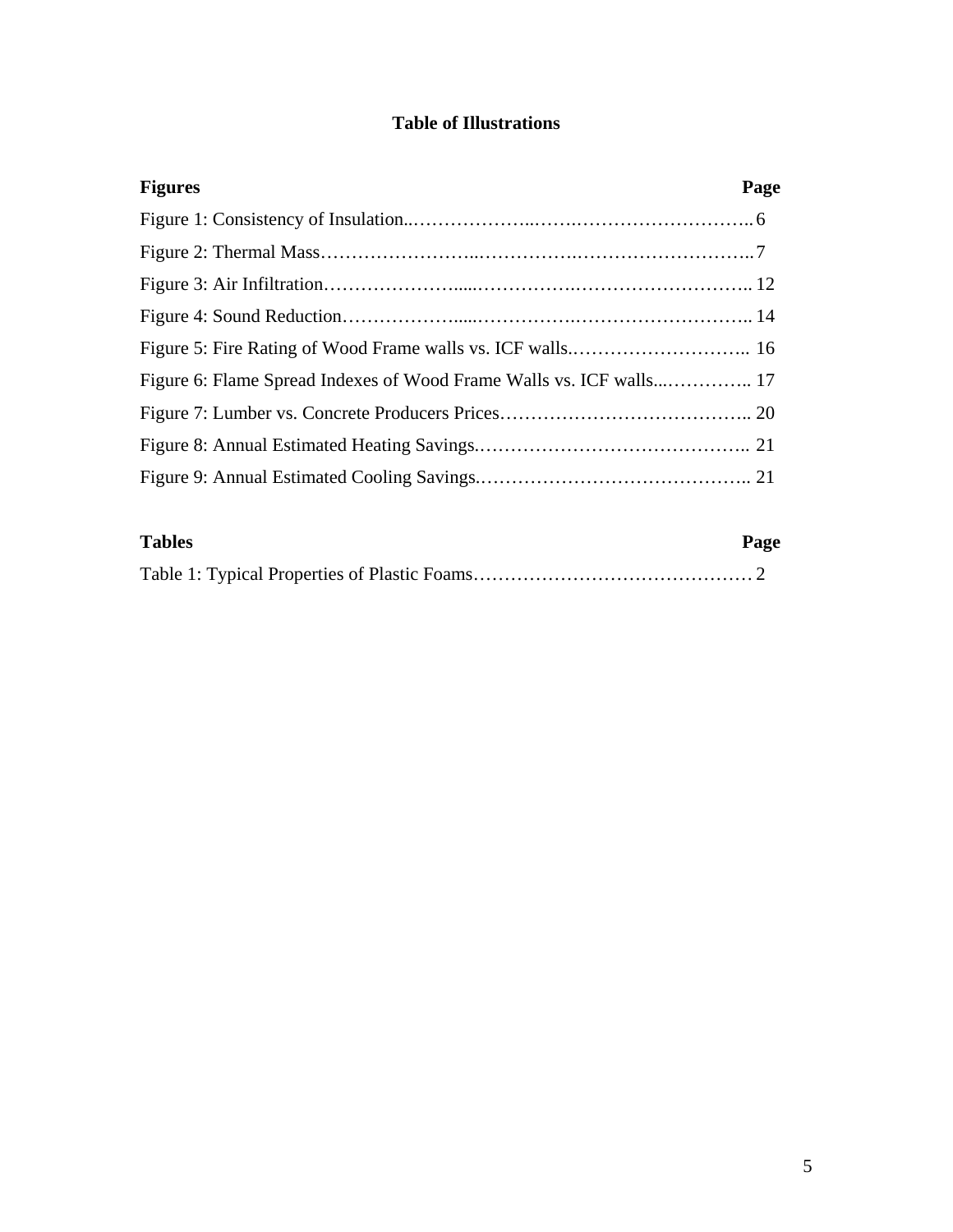## **Glossary**

| cross-sectional R-value containing the most   |  |  |
|-----------------------------------------------|--|--|
| insulation                                    |  |  |
|                                               |  |  |
| containing only insulation and necessary      |  |  |
| framing materials for a clear section with no |  |  |
| openings, corners, or connections between     |  |  |
| other envelope elements such as roofs,        |  |  |
| foundations, and other walls                  |  |  |
|                                               |  |  |
| between the exterior wall and other envelope  |  |  |
| components                                    |  |  |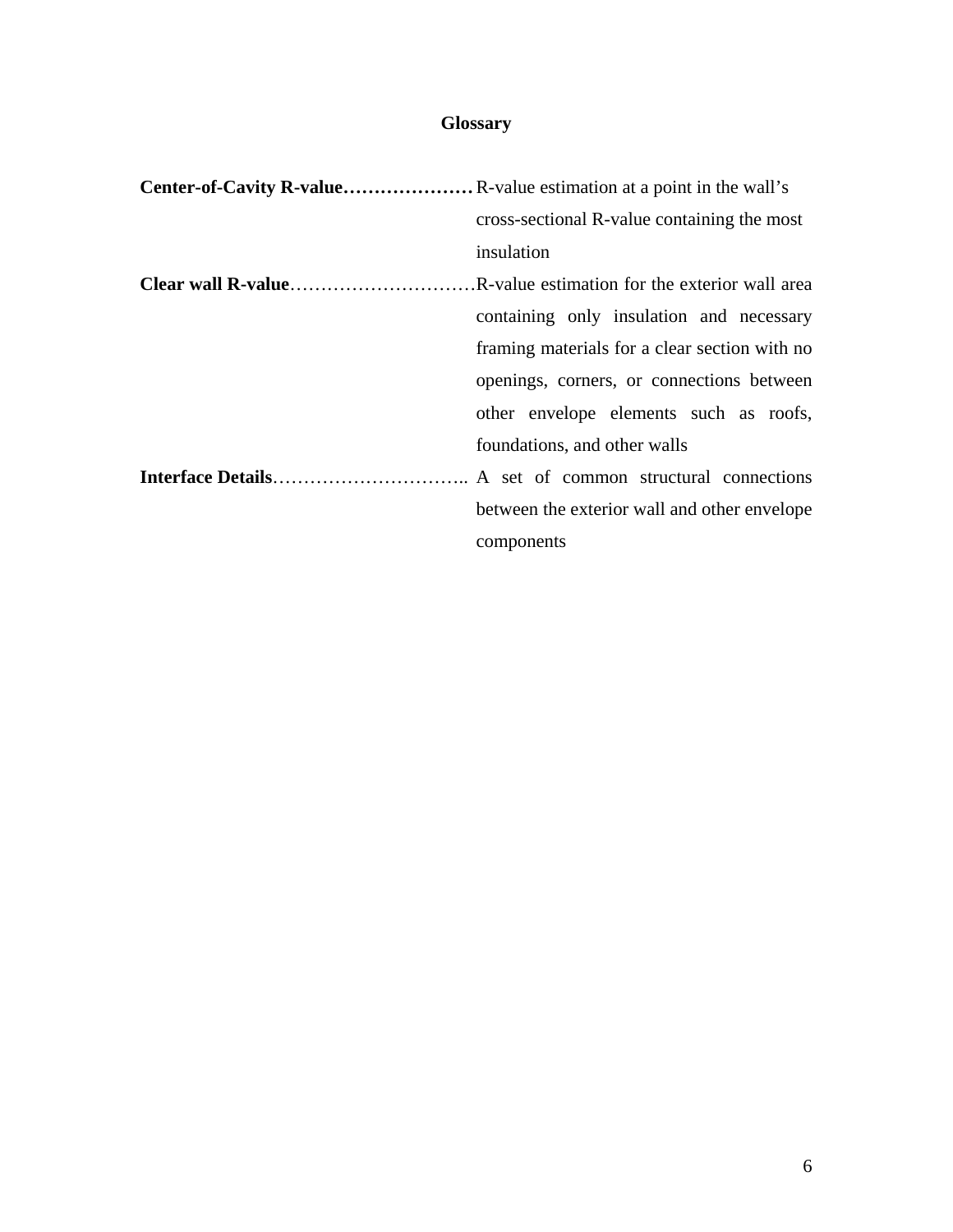## **1. Introduction**

Conventional Wood Frame Construction has been unchallenged for years. Now that there are alternatives for residential construction the challenge is to let the home buyers know what these alternatives are and how well they perform. One of the construction materials challenging Wood Frame Construction is Insulated Concrete Forms.

Contrary to popular belief insulated concrete forms originated in Canada and not Europe<sup>A</sup>. Werner Gregori was the man who was the first Canadian to submit for a patent. His expanded polystyrene form was called Foam Form. Insulated concrete forms (ICF's) are hollow blocks or panels made of plastic foam that construction crews stack into the shapes of the walls of a building. The center of the form is then filled with reinforced concrete to form the structure. ICF construction sandwiches a heavy, high-strength material (reinforced concrete) between two layers of light high-insulation foam. The combination of the foam insulation panels or blocks and reinforced concrete result in unusually good combinations of desirable properties: air-tightness, strength, low sound transmission, insulation and mass. Other benefits that the home owner will enjoy include: comfort, building strength, quietness, energy efficiency, and design flexibility.

## **2. Background**

## *2.1 Plastic Foam Insulations*

The plastic foam insulations used in the ICF's can vary. The different types of insulation used are: extruded polystyrene (XPS), expanded polystyrene (EPS), polyurethane, or cement-foam composite.

A Permanent Buildings and Foundations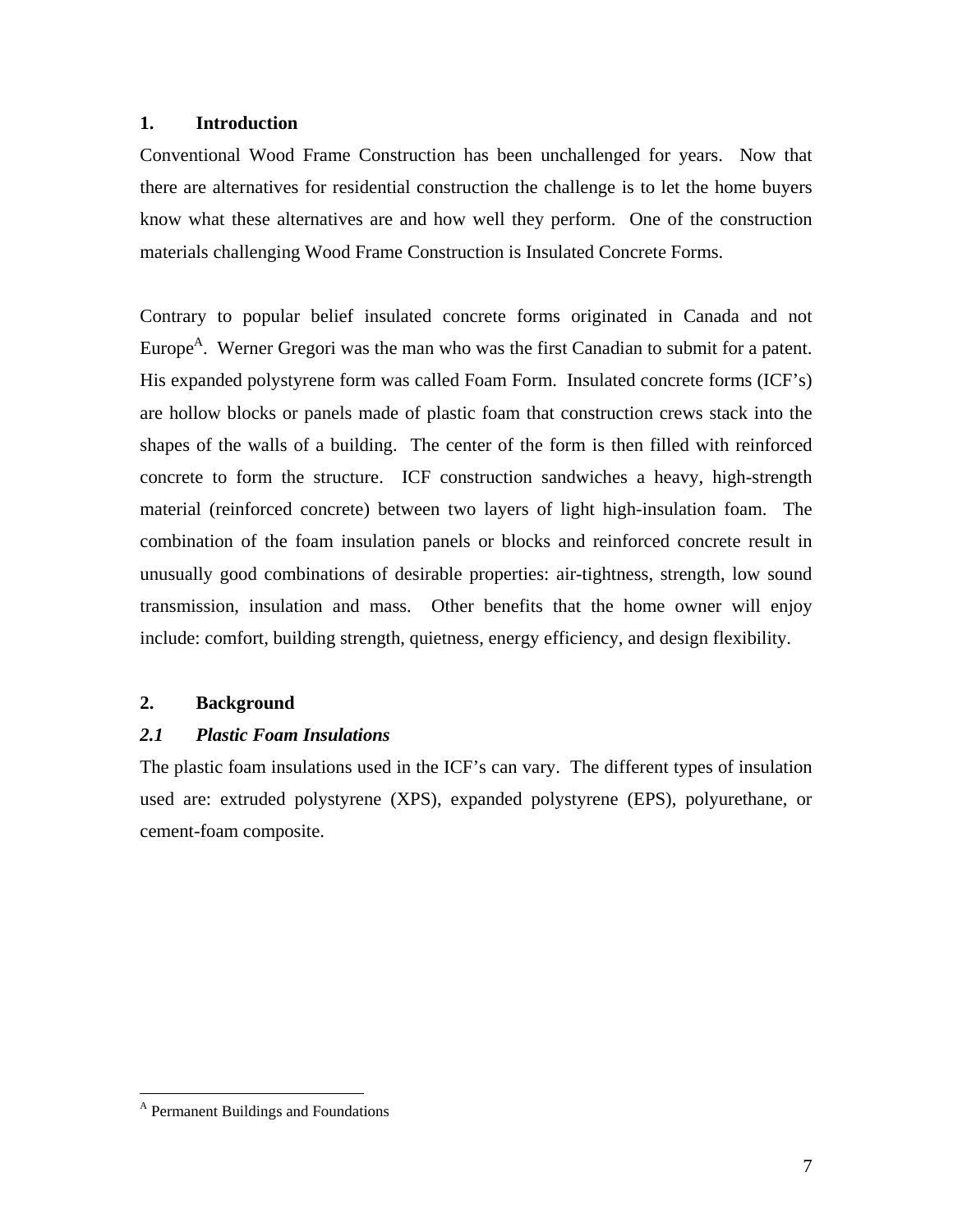The following table titled Typical Properties of Plastic Foams will give a quick comparison of the different insulations used in ICF construction.

|                                    | <b>EPS</b>    | <b>XPS</b>    | Polyurethane | Composite |
|------------------------------------|---------------|---------------|--------------|-----------|
| Density (lbs / cu ft)              | $1.35 - 1.80$ | $1.60 - 1.80$ | 2.00         | 21        |
| R- value per inch                  | 4.17-4.35     | 5.00          | 5.90         | 3.00      |
| Compressive<br>Strength            |               |               |              |           |
| (psi)                              | $15 - 33$     | $25 - 40$     | 30           | 72        |
| Tensile Strength (psi)             | 18-27         | $45 - 75$     | 30           | 42        |
| Water Absorption (%)               | <3.0          | < 0.3         | 2.0          | N/A       |
| Retail Cost $\frac{1}{2}$ / bd ft) | .17           | .35           | .70          | N/A       |

Table 1: Typical Properties of Plastic Foams

EPS and XPS are made from the same plastic (polystyrene), but through different construction techniques. EPS is manufactured from expandable polystyrene beads containing a blowing agent and flame-retardant additive. Steam heat expands the blowing agent to produce moisture-resistant, multi-cellular particles, which increase up to 40 times their volume during the process. After a period of time the beads lose their moisture, and the blowing agent condenses out and air diffuses into the cellular structure. The EPS insulation is usually the least expensive. It also has very good performance properties such as, it insulates well, is resistant to air and moisture infiltration, and it is moderately strong. XPS is a continuous mass of molten material. Polyurethane foam is a result of two different ingredients, that when mixed together react with each other, (isocyanate, and polyol). The XPS insulation is usually more expensive than EPS but also provides about 25 % more insulative value is higher in strength and more water resistant. Polyurethane has a somewhat higher insulating value than the polystyrenes, but is comparable in strength. Cement-foam composites are a mixture of Portland cement and loose EPS beads. Because the composite materials contain cement they tend to be stronger and more durable but are more difficult to work with and have a lower insulating value.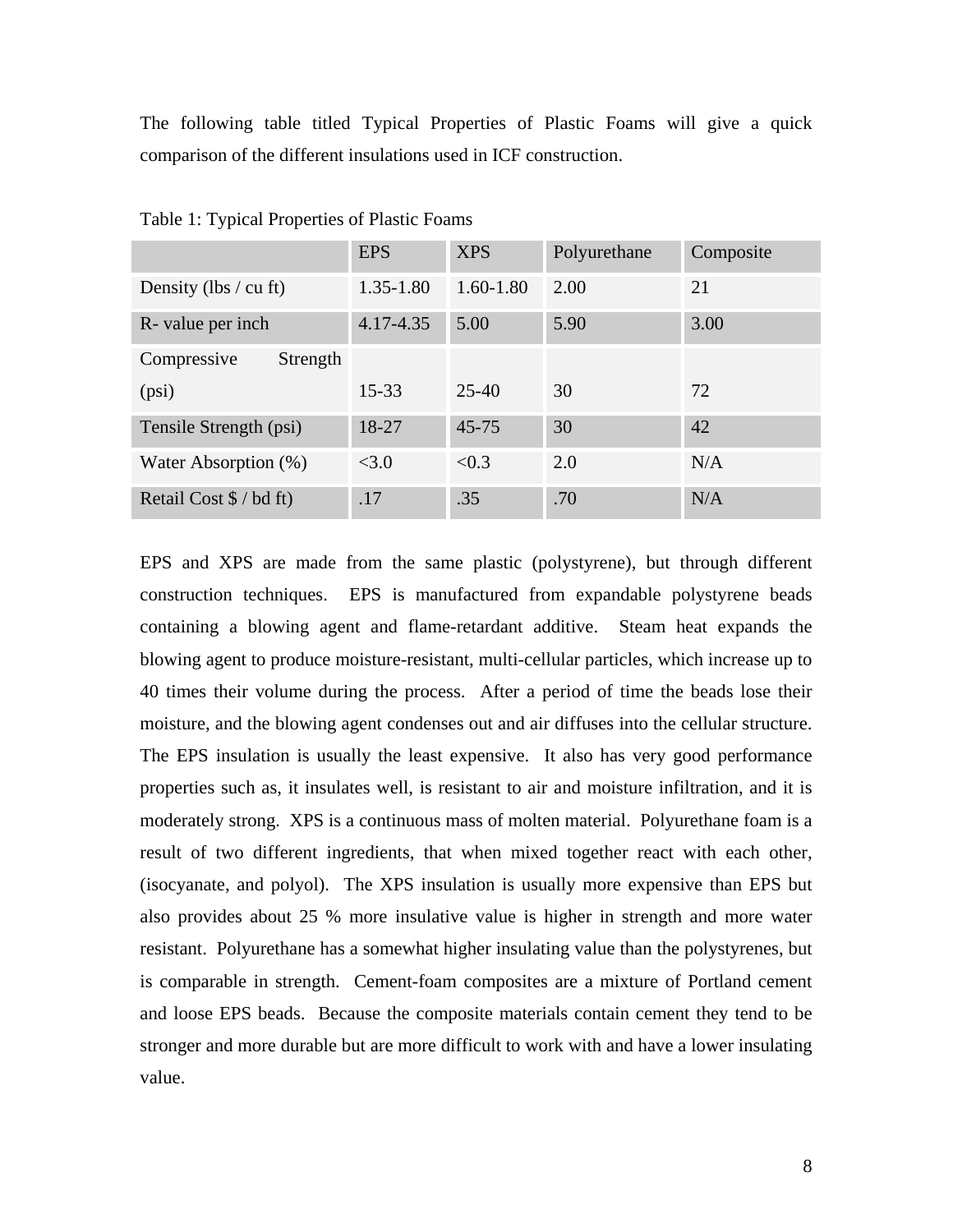All together each type of insulation has its advantages and disadvantages that need to be explored before deciding which type of ICF is right for the job.

## *2.2 Conventional Wood Frame Construction*

Conventional wood frame construction on the other hand is a more complicated system. There are more materials involved in the construction of a wall opposed to constructing a wall from ICF's. Compared to ICF's, wood frame construction is more complex and requires more time and effort on the part of the contractor and sub contractor involved. A typical wood framed wall consists of an interior finish (paint), gypsum board, air and vapour barrier, glass fibre batt insulation, wood framing (studs), sheathing, sheathing membrane, and an exterior finish. Whereas, a typical ICF above grade wall consists of interior finish (paint), drywall, 2 ½ inches of foam plastic insulation (EPS, XPS, Polyurethane, or cement foam composite), reinforced concrete, another 2 ½ inches of foam plastic insulation, and any of the available exterior finishes. With the ICF's there is no need for an air or vapour barrier because the ICF itself acts as the barrier.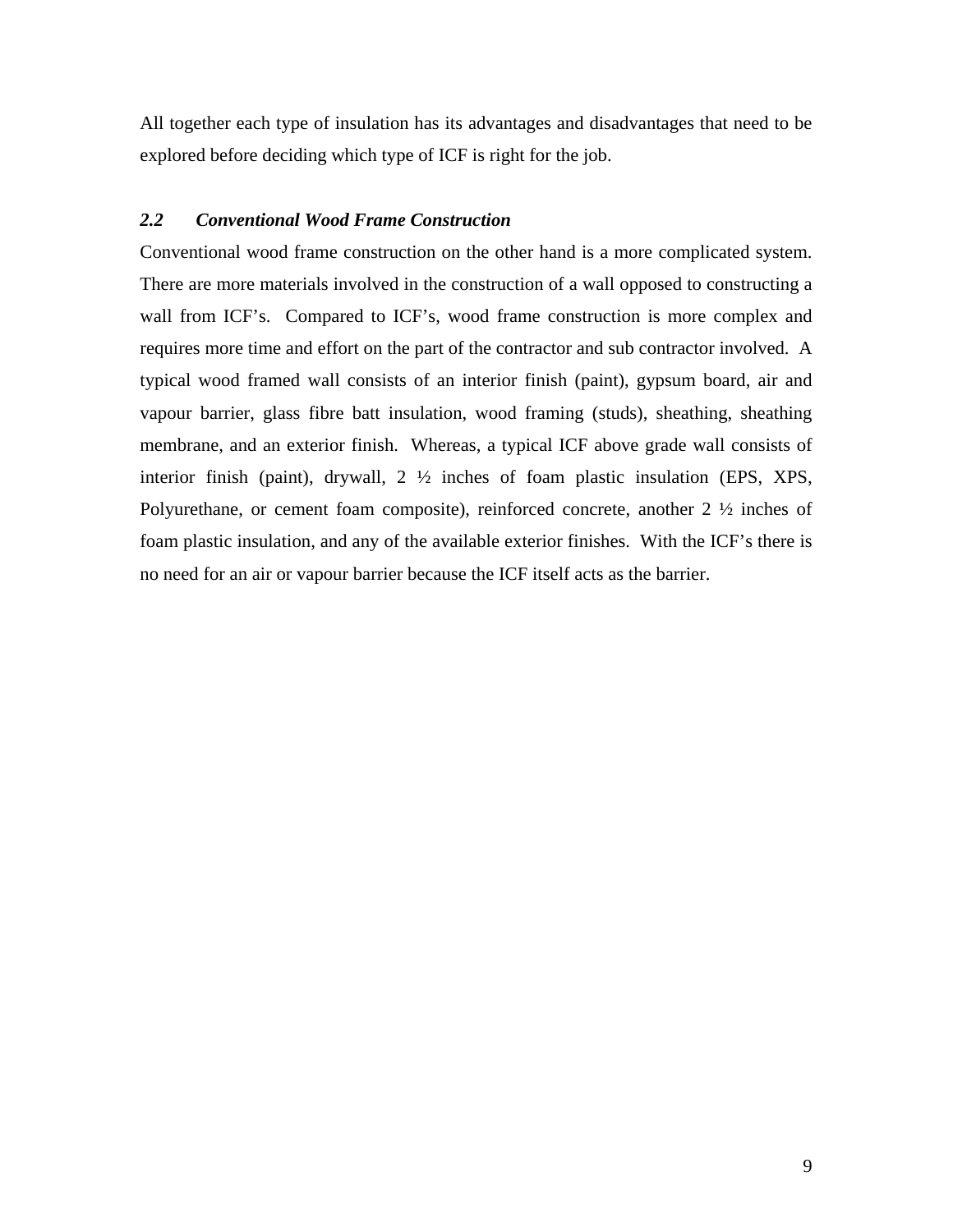## **3. Strategy**

There are other comparisons that can be drawn between the two forms of construction. The other ways in which to compare the two building systems is through a Building Envelope Design Matrix. An example of the Building Matrix prepared by Larry Hately, Professor, Algonquin College (Construction Methods and Materials, and Working Drawings), is attached as Appendix B: Building Matrix. This matrix can be used as a design tool when designing a building envelope. It acts as a checklist against the eight (8) physical factors affecting the five (5) building components.

Both the Insulated Concrete Formwork and the Conventional Wood Frame Construction will be evaluated in depth using the eight (8) physical factors. The eight physical factors affecting the building envelope components can be further divided into the major and minor physical factors. The four (4) major physical factors affecting the building envelope components are:

- Heat
- Moisture
- Vapour
- Air

While the four (4) minor physical factors are:

- Sound
- Fire
- Radiation
- Pollution

After these eight (8) physical factors have been discussed, the following sections will explain the environmental impact of the two construction techniques, and an assessment of the costs of the two systems. The report will close with conclusions and recommendations on a preferred option.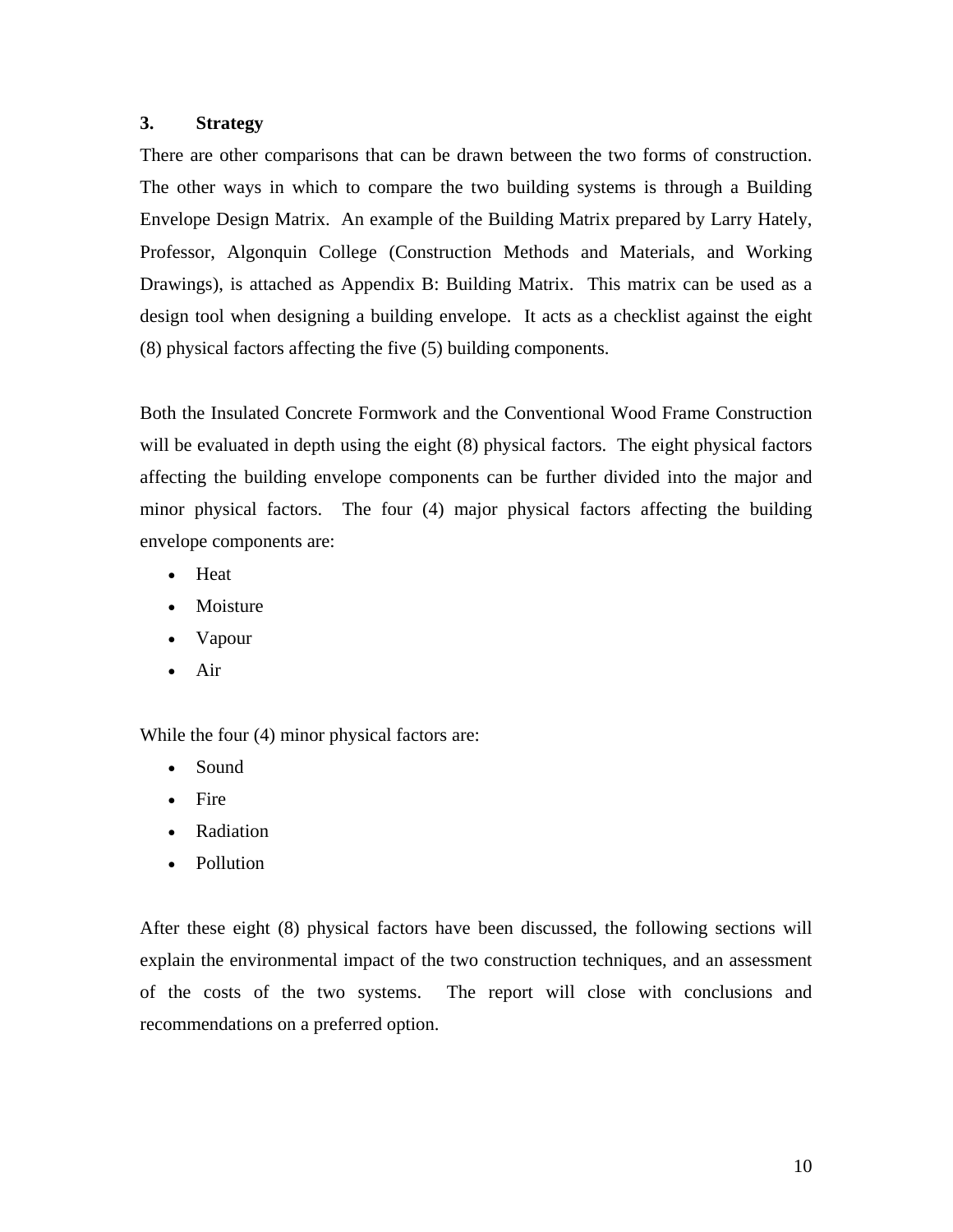## **Four Major Physical Factors**

The following sections will be discussing the four major physical factors affecting the walls in the building envelope design. The four factors are: Heat, Moisture, Vapour, and Air.

#### **4. Heat**

The first of the four major physical factors affecting the building envelope component of walls is that of heat. Heat moves from hot to cold. The hot air from the summer wants to move to the cold air conditioning on the inside of the building envelope, better known as infiltration. Whereas, on the colder days of the year the hot air from the building wants to travel through the envelope and out into the cold of the outside, also known as exfiltration. Also because hot air is less dense than cold air it has the tendency to rise. There are three ways in which air travels around and through the walls in the envelope. They are via conduction, convection, and radiation.

## *4.1 Heat Flow through Wood Frame Construction*

The main way in which heat will flow through a wood frame constructed wall is through air infiltration and exfiltration. All exterior walls require some form of insulation and most of the time in residential wood frame construction this insulation is glass fibre batt insulation. The insulation is installed between the stud spaces of the wall. Usually the studs are 2" x 6" spaced at 16" centers, leaving enough space for a batt with an R-value of R-22. This R-value is a center of cavity insulation value meaning that the value is coming from the insulation only and not any of the framing members. Because the wood framed wall is penetrable by air, there is the chance of thermal drift that over time will cause the wall to lose its original R-value.

The other main thing about wood frame construction is the fact that for the system to be an effective envelope there needs to be continuity of the thermal barrier. Because the studs are attached to the sheathing which is the only protected by the air barrier and the exterior cladding there is a thermal bridge occurring at each stud. Thermal bridging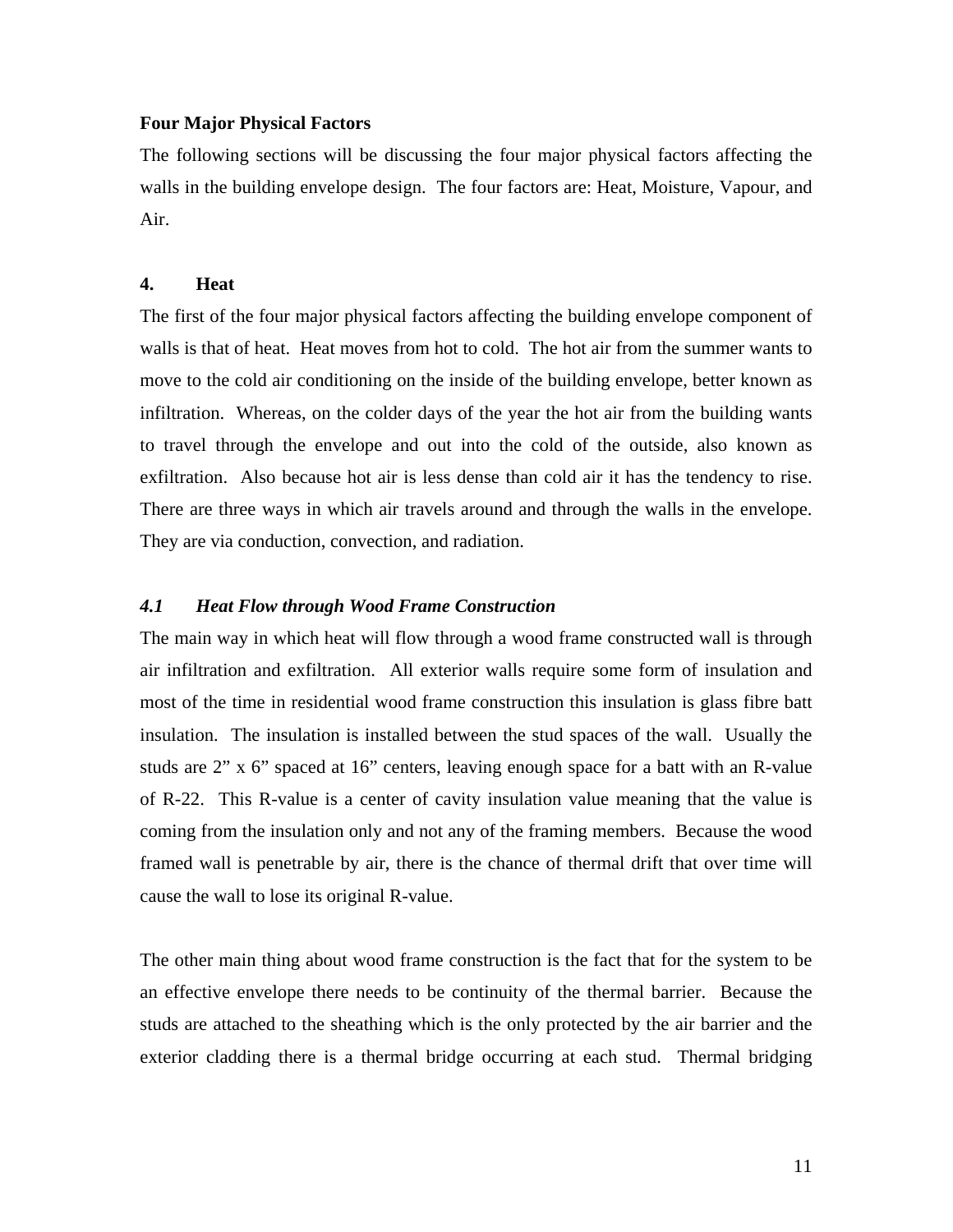occurs when cold air is able to pass through the material and travel into the building through all of the other wall components.

## *4.2 Heat Flow through ICF's*

Heat can try to flow through the ICF's plastic foam insulation panels and concrete core, but it will not get very far. Some of the ICF's use Type 2 expanded polystyrene which provide typical permanent R-values. Thanks to the cellular structure of the EPS panels there is no possibility for air to travel through the EPS panel. These cells contain only stabilized entrapped air. Because of this the panels are equalized or moderated not allowing any air (heat) through the insulation panels. Another quality that the EPS panels possess is that aging has no effect on their thermal performance either. The other feature that aids in the performance of the ICF wall is the overall mass of the wall, (thermal mass). The ICF wall thickness varies and because of this varying thickness the wall can obtain R-values that are double that of a typical wood framed wall, depending on certain climatic conditions. The interlocking/ tongue and groove tops of the EPS blocks aids in the thermal performance as well. With these interlocking tops the insulation is one continuous wall on the two sides of the mass of concrete. With these two walls of insulation there is no chance for a cold bridge in the ICF system. Because the EPS insulation is providing continuous thermal barrier protection there is very little to no air penetrating the building envelope either by infiltration or exfiltration.



The disadvantage of a wood frame constructed wall compared to the ICF wall is that there is very little continuity of the thermal barrier. Without this continuity the building will always be transmitting air through the wall via infiltration and exfiltration. The transfer will happen where there is thermal bridging Figure 1: Consistency of Insulation occurring. A solution to the problem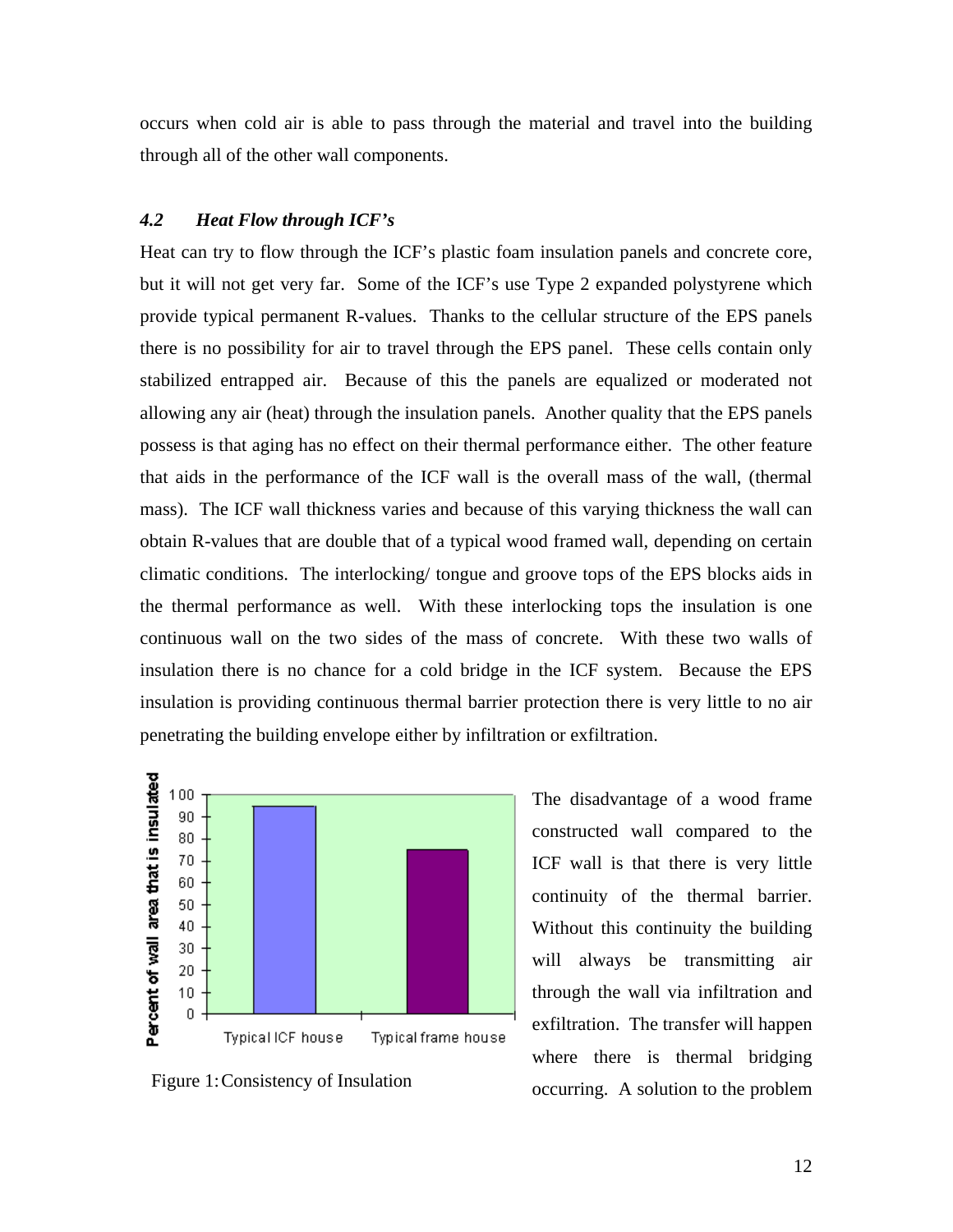would be to place thermal gaskets at all studs or insulate the studs and then place the sheathing on top of the insulation. The ICF walls have the advantage because the insulation is part of the system; it is not something that needs to be placed with precision. Unlike glass fibre batt insulation that needs to be friction fit into the stud cavity and after time will suffer from settling and sagging and the wood



Figure 2: Thermal Mass

framed wall will no longer be correctly insulated. It is possible to see from Figure 2: Thermal Mass that the ICF's have a greater thermal mass than that of wood frame construction. The advantage of this is that the higher thermal mass helps smooth out temperature swings.

## **5. Moisture**

A building envelope needs to prevent the movement of moisture in both directions between the interior and the exterior. In order for moisture penetration to occur three factors need to be present. The three factors are: there needs to be a source of moisture, there needs to be a hole or crack, and there needs to be a force that will move the moisture through the building envelope either by infiltration or exfiltration.

The way in which moisture moves occurs in three ways. Moisture can travel through the building envelope via diffusion, air leakage, and rain penetration. Diffusion occurs when moisture moves from an area of high humidity to an area of lower humidity through porous materials such as gypsum board and sheathing. It is a process which occurs over a large area and a vapour barrier must be provided in the building envelope to reduce moisture movement by diffusion. Air leakage is the movement of moisture as a result of humid air leaking through the building envelope. Air leakage takes places through gaps and discontinuities in the envelope and has the potential to deposit a large volume of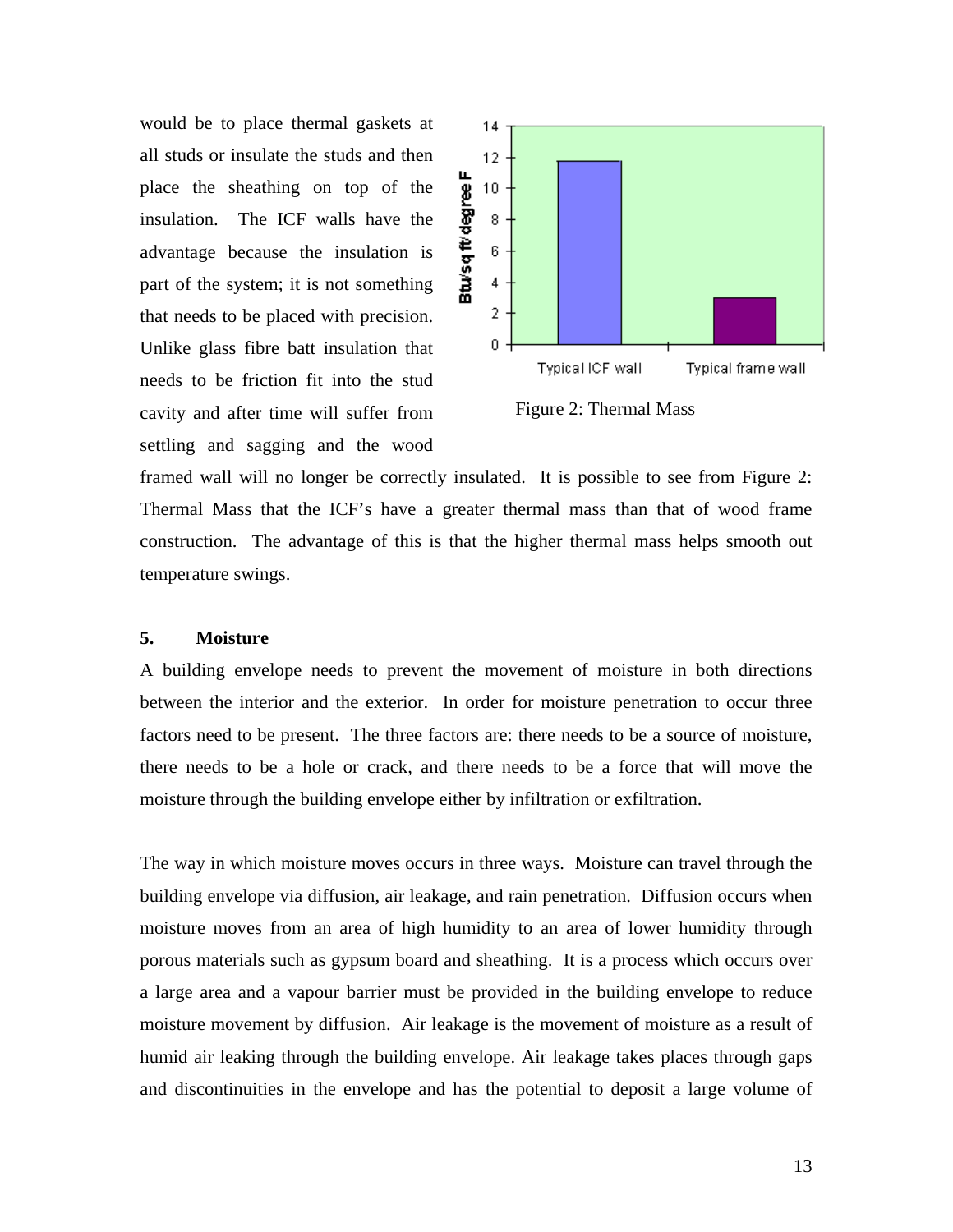moisture in wall and roof cavities. An effective air barrier is required in the building envelope to prevent moisture movement by means of air leakage. Rain penetration is the entry of precipitation into the building envelope. A weather barrier, ideally a rainscreen, and other techniques are used to prevent infiltration.

## *5.1 Moisture through Wood Frame Construction*

Once again the way in which moisture passes through a wall is through diffusion, air leakage and rain penetration. In order to insure that the moisture will not damage the wall when and if moisture does get into the envelope there are a few things to consider. The need for drainage layers and/or weeps at the bottom of walls will provide a way for the moisture to leave the envelope. The primary moisture barrier is the exterior cladding. There is secondary moisture barriers also called air barriers that will help stop the moisture from entering the building. Problem areas in homes occur at wall to wall and wall to ceiling intersections. These may be areas where condensation will occur, due to thermal bridging through framed members, discontinuous air seals, and insufficient insulation. Adequate insulation and air barrier installations will prevent this problem. The disadvantage to the wood frame wall is that if the moisture barrier like the thermal, air and vapour barriers are not continuous throughout the envelope then the moisture will penetrate the sheathing and sit in the insulation and studs of building. When this happens the moisture will stay in the envelope and the studs will develop mold, mildew and begin to rot.

#### *5.2 Moisture through ICF's*

Using ICF's as the construction of the wall assembly provides a complete building envelope system. The advantages to the ICF's are that the foam plastic insulation blocks or panels located on either side of the reinforced concrete act as all of the necessary barriers. Again the primary moisture barrier like wood frame construction is the exterior finish placed on the ICF's. The next line of defense is the EPS blocks or panels. EPS has the ability to be an air, moisture, and thermal barrier all in one product. Although EPS's water vapour transmission properties are moderately low. It is EPS's uniform closed-cell structure that allows the diffusion of moisture / water. Because EPS will not trap water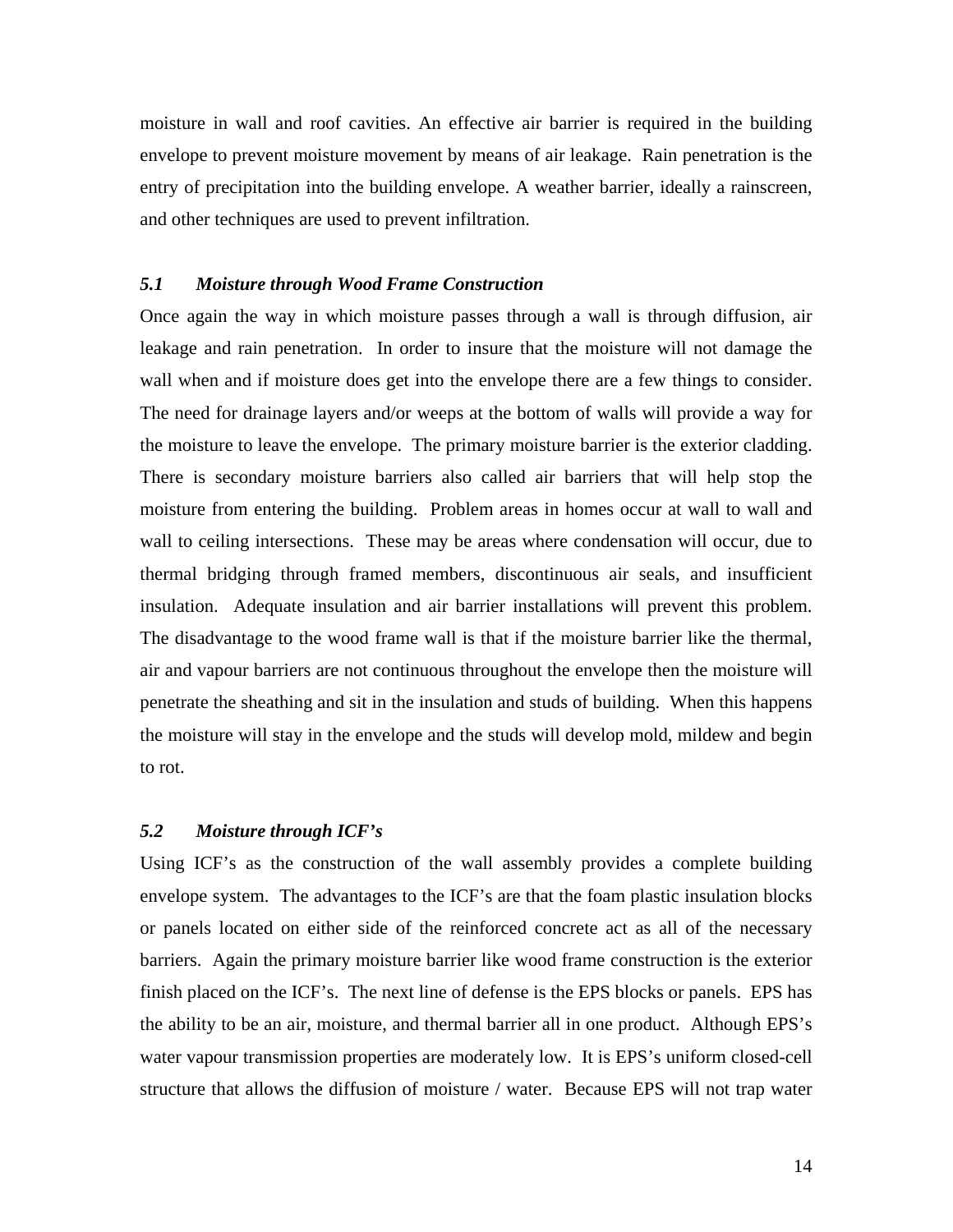within the exterior walls, there is no need for costly venting as in wood frame construction. The advantage to using ICF's is that they are considered a complete system. Compared to wood frame construction there is little to worry about when it comes to wall to wall intersections. Because the exterior walls are constructed of reinforced concrete in a monolithic pour, there is no worry of thermal bridging, with the result of condensation build up. The one area that there is a possibility of thermal bridging is in the wall and ceiling intersection of the top floor. At this intersection the ICF's are meeting a wood framed roof. Some moisture may still be in the wood causing slight condensation. To prevent this from happening a vapour barrier is used around these areas to reduce the chances of condensation.

#### **6. Vapour**

Vapour is a major contributor to building envelope failure. The way in which to stop the movement of vapour through the building envelope is through the means of a vapour barrier. A vapour barrier is a membrane that restricts the migration of moisture by diffusion from an area of high humidity.

The location of the vapour barrier is very important. It must be located near the warm side of walls and ceilings so that condensation in the cold areas of the assembly does not occur. Vapour barriers are usually placed on the warm side of the insulation to keep water vapour from cooling and condensing within the wall assembly, and within the insulation, which will cause sagging of the insulation resulting in a loss of R-value.

Condensation will not usually occur as long as two-thirds of the insulating value of the wall is located outside the vapour barrier. "Materials such as asphalt impregnated kraft paper, polyethylene, aluminum foil, and paint (two coats of alkyd applied to gypsum wallboard) deter water vapour from penetrating into and through the building envelope by diffusion"<sup>B</sup>.

Because diffusion takes place slowly over a large area, small openings in the vapour barrier do not greatly affect moisture movement by diffusion. However, such openings

B www.cwc.ca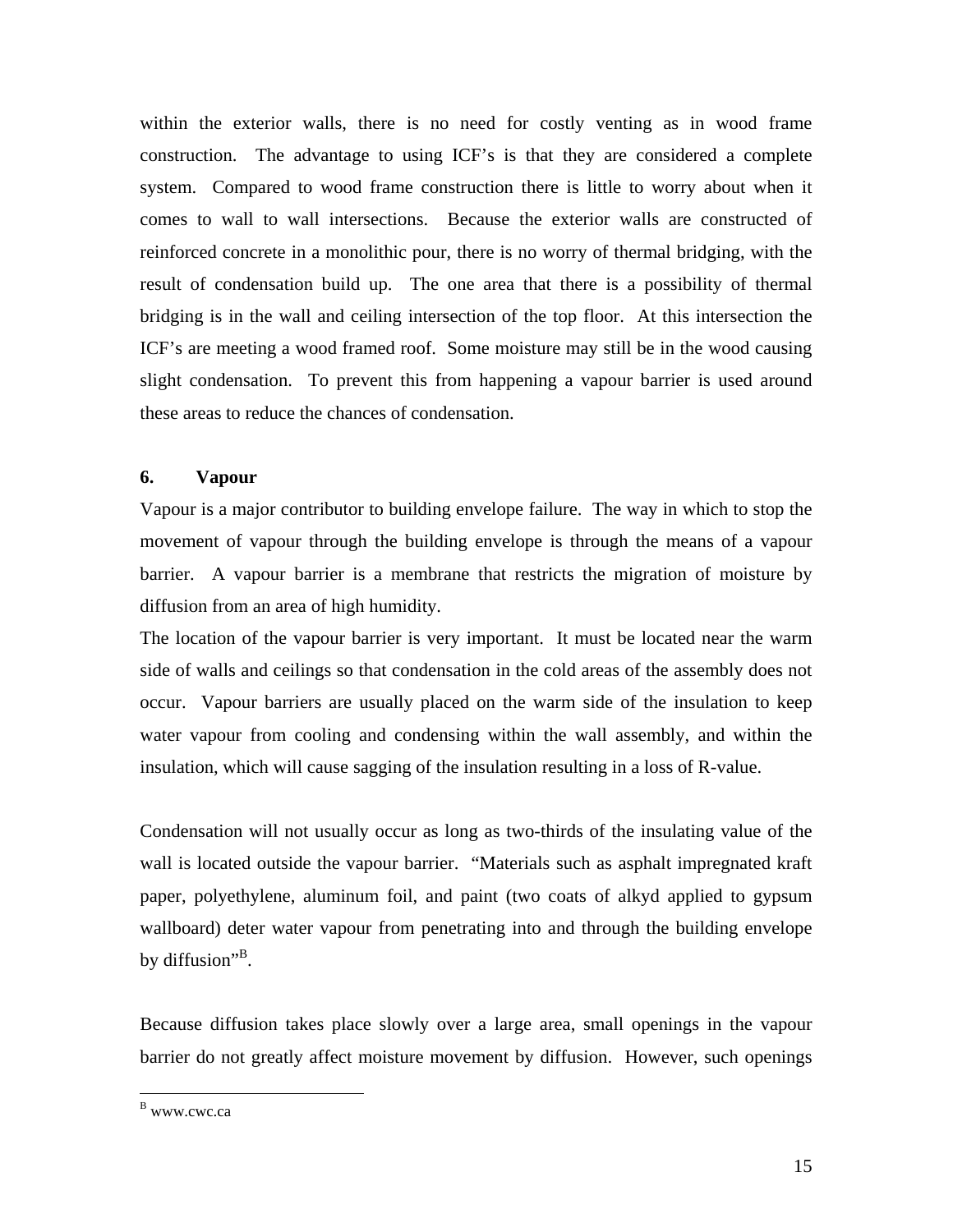do increase air movement and the mass transport of moisture-laden air through small openings, and are potentially a greater hazard for moisture deposition than diffusion.

## *6.1 Vapour transmission in Wood Frame Construction*

With wood frame construction there needs to be a vapour barrier present in order to stop the transmission of water vapour through the building envelope. Because the diffusion of vapour is slow and uniform there is less deterioration cause by vapour diffusion than there is of the diffusion of air. The 6 mil (0.15mm) polyethylene is the most commonly used vapour barrier in wood frame construction today. The problems associated with the failure of the vapour barrier are increased levels of vapour diffusing and moving through the building envelope. If the vapour does not have a way out of the envelope it will remain in the stud cavity, resulting in rot, mold, mildew and deterioration of the studs and wall overtime. Also the insulation will become saturated with water and lose some of its R-value. As well the insulation will begin to sag in the stud cavity resulting in no insulation in the top half of the wall assembly.

## *6.2 Vapour Transmission in ICF's*

Insulated concrete forms are unique in the way they use the foam plastic insulation as the environmental barriers. Although EPS is not a vapour barrier it still has the ability because of the closed-cell structure to allow the diffusion of moisture / water. The ICF's that use EPS insulation are required to use "Type 2 EPS that has a water vapour transmission rate of 3.50 perms/inch maximum (200 max.  $Ng/Pa.s.m<sup>2</sup>$ ) in accordance with CANIULC  $5701^{\text{°C}}$ . Another advantage to the ICF's is that the reinforced concrete becomes a monolithic structure. The poured concrete also aids in stopping vapour transmission as another function of poured concrete is also an air and vapour barrier.

 $C$  IntegraSpec Installation / Technical Manual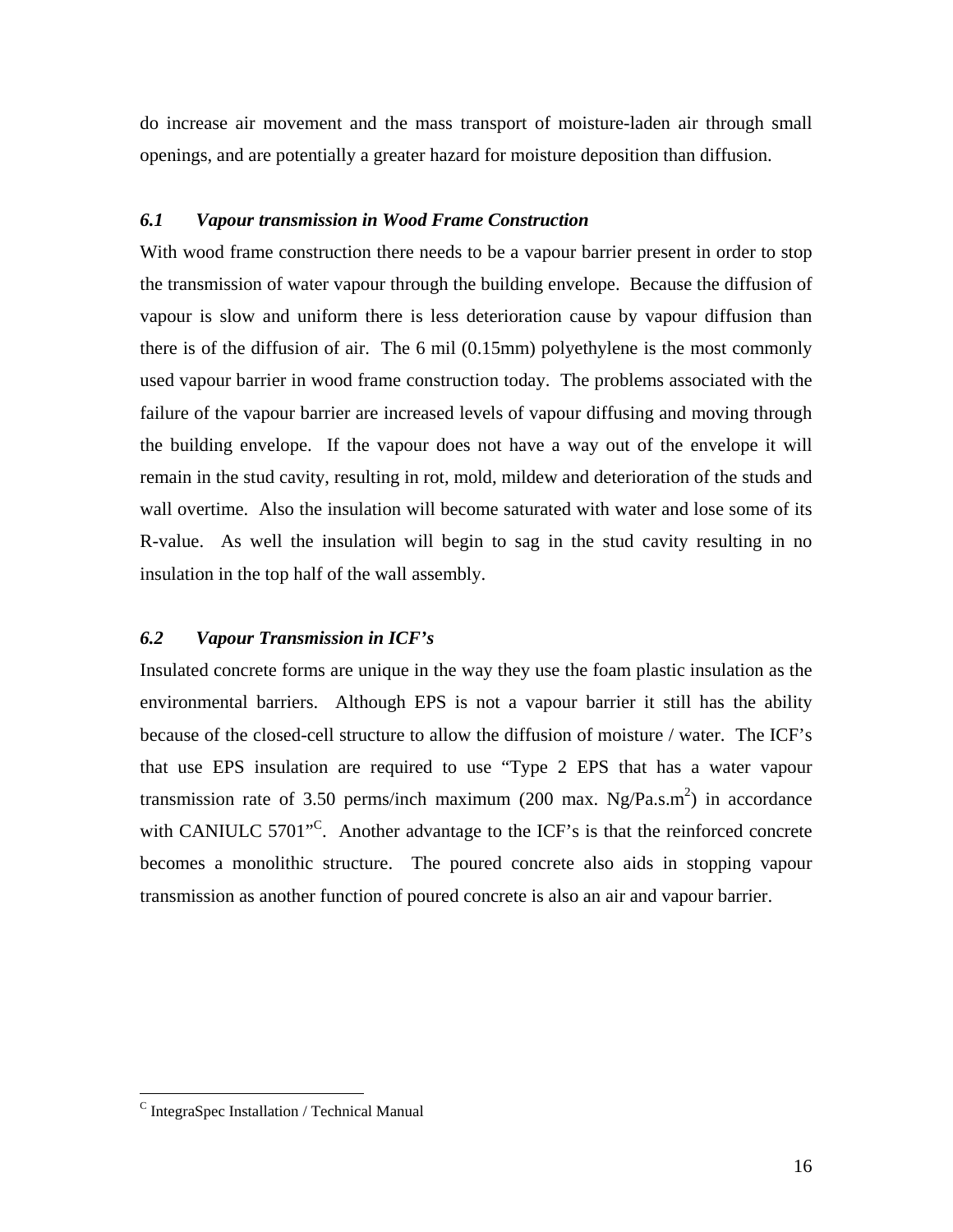## **7. Air**

Air leakage is the major factor in the deterioration of the building envelope. Air leakage in a building occurs wherever there is an opening, hole or puncture in the building envelope. There are three main forces driving the movement of air. They are stack effect, wind effect and mechanical pressure. Stack effect is where warm air rises in a building causing outward air pressure in the upper storeys and inward air pressure at the base of the building. Wind effect is the positive pressure on the windward side of a building and the negative pressure on the leeward side of a building caused by wind. Mechanical pressure is the negative air pressure in a building caused by the emission of air by ventilation fans without a supply of replacement air. Three ways in which air moves through the building envelope are; diffuse flow, orifice flow, and channel flow. "Diffuse flow occurs when the air diffuses through the building materials that make up the building envelope. This is not only happening at a specific point but all over the entire building envelope. Orifice flow on the other hand picks a specific point in the wall and moves through the envelope. The orifice flow is usually in a straight direction through the envelope. Channel flow takes a much longer and slower route to damage the envelope. The air flows through cores and holes in concrete blocks and other materials seeking out voids in the envelope taking the path of least resistance. When the channel flow enters the envelope it takes a long time for the flow to stop and in turn causes major problems in the building envelope design"<sup>D</sup>.

Openings such as plumbing vents or stacks, framing and windows and doors, etc. allow air to exfiltrate or infiltrate, and must be properly sealed to reduce drafts, reduce heating costs, and to avoid warranty repairs after construction has been completed.

In order for an air barrier system to function properly there are five basic requirements used in installing the air barrier. The five requirements are as follows:

- The air barrier must be continuous
- Must be impermeable to air leakage, (glass and galvanized metal)

D Methods and Material lecture September 24, 2002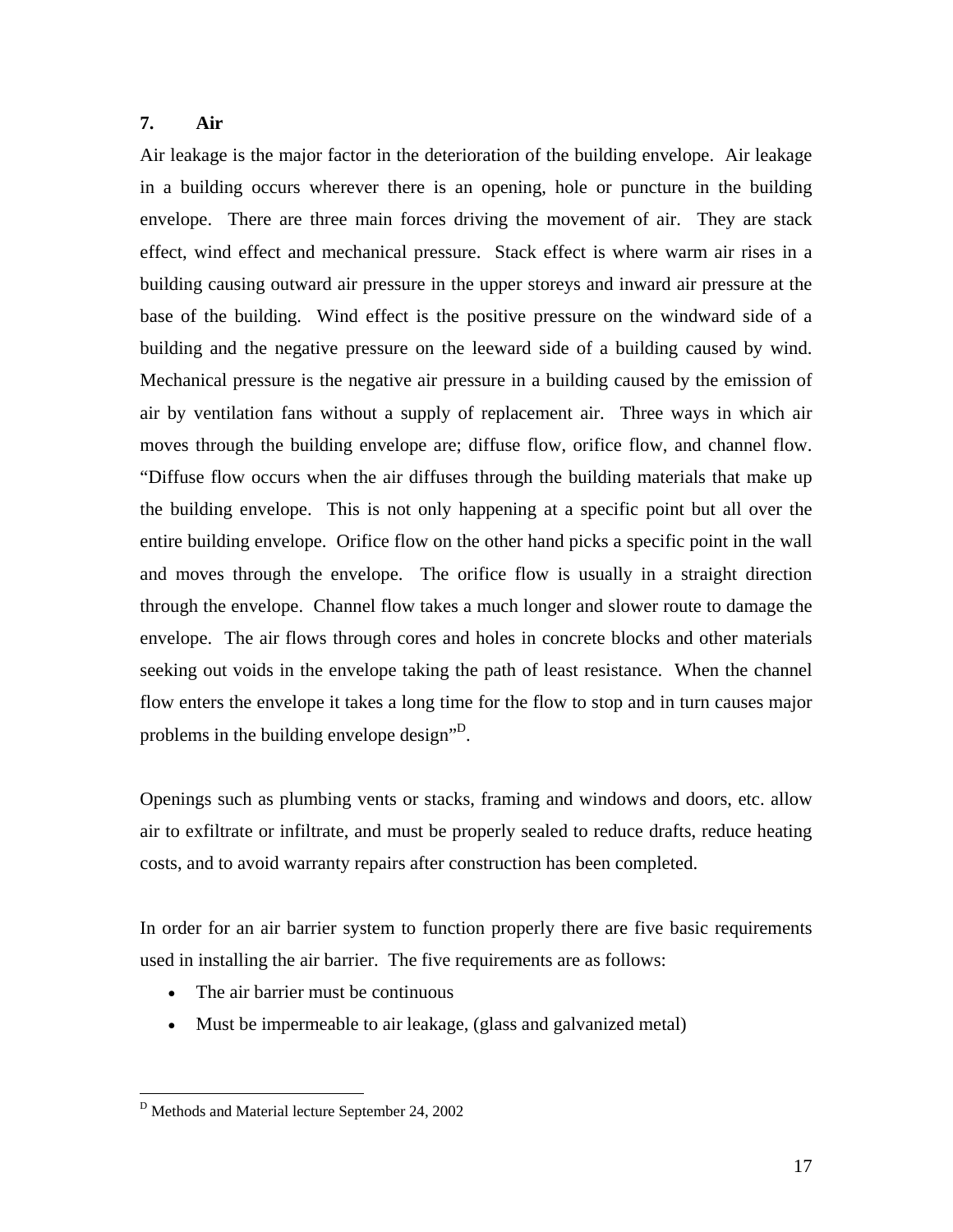- Rigid, solid, stable, no movement, ability to transfer wind loads, stop infiltration and exfiltration
- Must be durable, last the life of the building
- Must be repairable

## *7.1 Air leakage through Wood Frame Construction*

When 6 mil (0.15mm) polyethylene is completely sealed with caulking at all joints supported by framing members and held tight with the application of gypsum board, the membrane is considered to be capable of withstanding negative air pressure, and is considered to be an air/vapour barrier.

Gypsum board is a rigid material capable of withstanding negative wind pressure. When the gypsum board is sealed around outlets and openings, and when gaskets are applied between floor and ceiling horizontal framing members, an air barrier system called the airtight drywall approach (ADA) results. The advantage of the above mention airtight drywall approach is that the building is considered to be air tight. Because the building is



Figure 3: Air Infiltration

air tight no infiltration or exfiltration of moisture laden air will occur. This is a definite advantage, where the problem lies is insuring that all of these gaskets and seals are installed properly. The other disadvantage to the ADA is the increased cost of the wall when factoring in the gaskets and seals, and also the labour needed to install them. Yes the cost will be recuperated through energy

efficiency or so it is said to be. There needs to be honesty coming from the contractors where the ADA is being used and this system needs to be installed properly. The location of the air barrier can be either on the inside or outside of the thermal barrier (insulation); basically speaking there is no rule on where the air barrier needs to go in the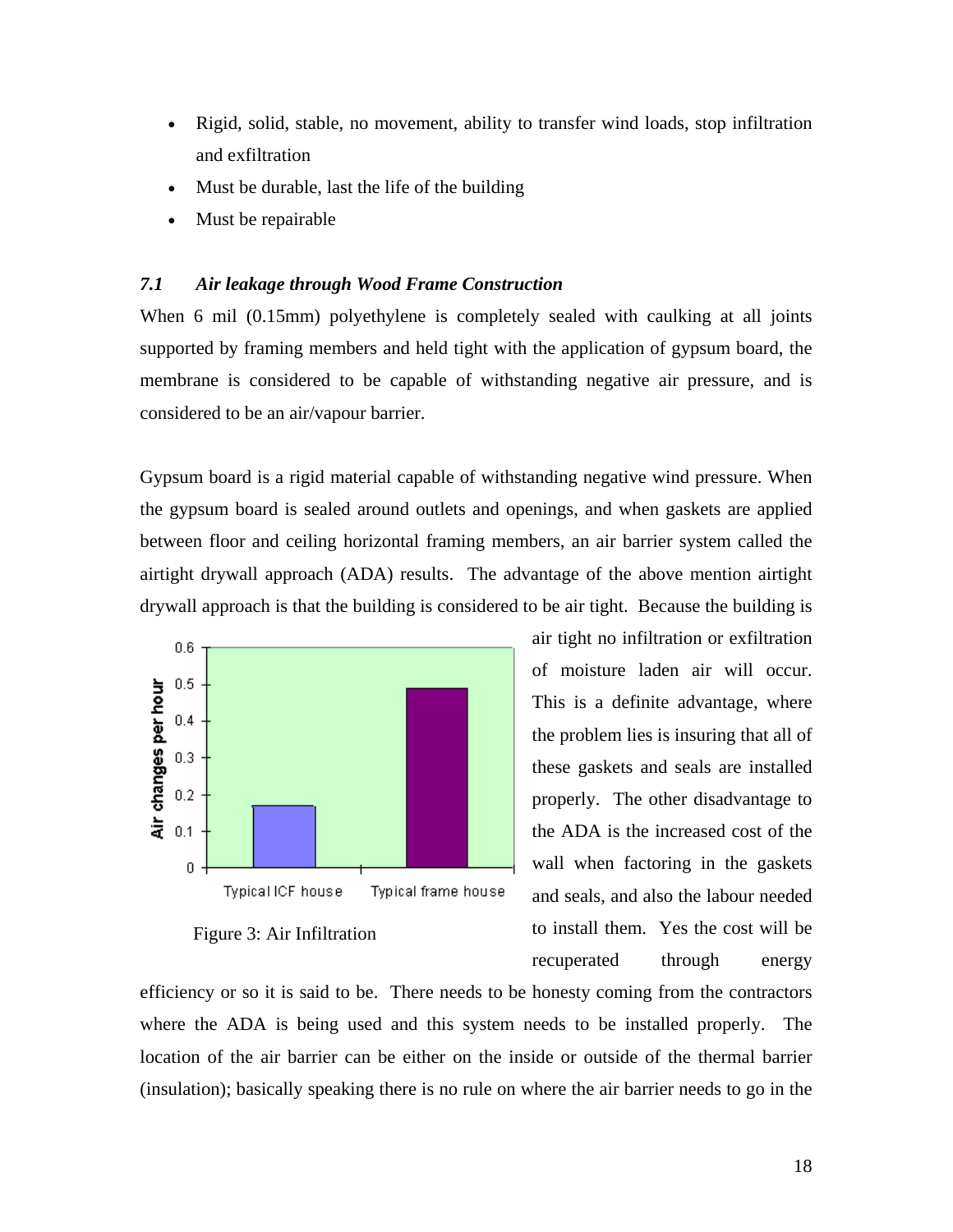building envelope. Figure 3: Air infiltration demonstrates that the interlocking foam faces, sealed with continuous concrete in the center make ICF walls exceptionally air tight.

## *7.2 Air Leakage through ICF's*

"Air infiltration in an ICF home is minimal due to the continuous air barriers provided by the foam insulation and the concrete. Likewise, there are no convection currents within wall cavities. Because the ICF's have no cavities there is no chance for the moisture laden air that passes if any passes through the plastic foam to sit and cause rot, mold, mildew and deterioration. The concrete walls of an ICF home have high thermal mass, which buffers the interior of a home from the extremes of outdoor temperature during every 24-hour cycle. This reduces both peak and total heating and cooling loads.

This combination of high R-values, low air infiltration, and high thermal mass is believed to account for the amazing 25% to 50% energy savings of ICF versus wood or steelframed homes"<sup>E</sup>.

Once again the ICF's are a superior building envelope compared to the conventional wood frame constructed home because of the moisture, vapour, and air tightness of the system.

## **Four Minor Physical Factors**

The following sections will be discussing the four minor physical factors affecting the walls in the building envelope design. The four factors are: Sound, Fire, Radiation, and Pollution.

## **8. Sound**

Sound transmission through walls is something that has been study for many years and keeps getting better. Sound is heard by the ear detecting fluctuations in atmospheric pressure caused by the vibration of air particles.

E www.forms.org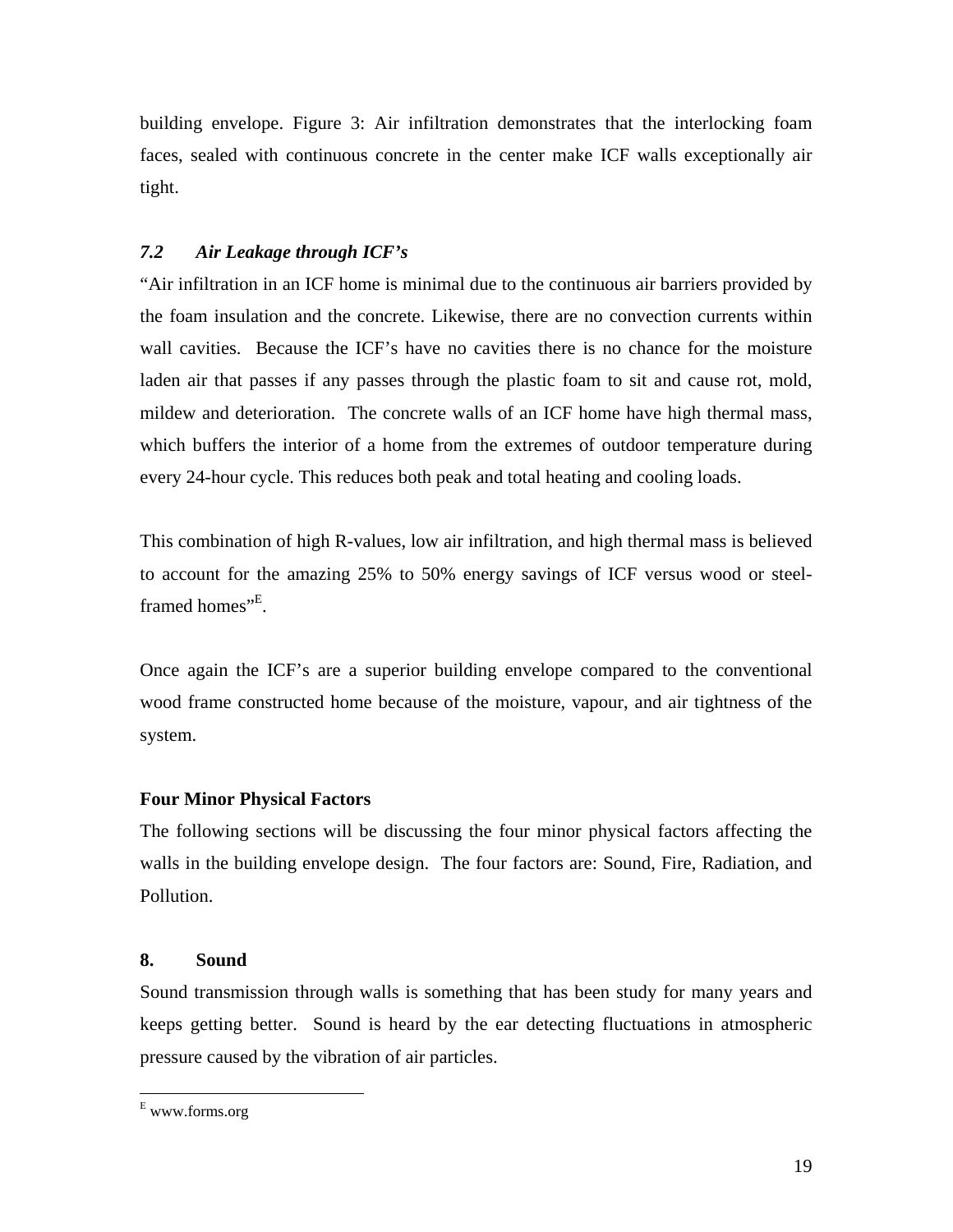Sound can travel through solid materials as well as air in the form of vibrations. When a sound pressure wave impacts a surface vibrations occur and these vibrations are carried through the source on which they hit. This is how sound is transmitted through a building. The best way to reduce sound transmission is to use construction techniques that dampen vibration and convert sound energy into heat of friction. The other method in which sound travels is through impact. Sound can be categorized into two main types; airborne sound, and mechanical contact (impact) sound.



Figure 4: Sound Reduction

For the purpose of this comparison sound is the same as unwanted noise. Neither of the two construction techniques wants the home owners to be disrupted by the sounds of the outside world. It is for this reason that there is a standard in determining the sound transmission

classification (STC) of walls. Figure

Sound Reduction shows that the ICF walls reduced the sound transmission about 400 times whereas the wood framed wall only reduced the sound transmission about 50 times.

## *8.1 Sound Transmission through Wood Frame Construction*

Most wood frame constructed exterior walls will be able to give the home owner an STC rating of approximately 36. This is not a bad rating but there is still the ability to improve this rating to be even better. With an STC 36 wall the home owner will be able to hear the outside noise, of the construction workers and the street traffic. Architects and designers want to be able to give the home owners peace and quiet and it just is not possible using the conventional wood frame construction.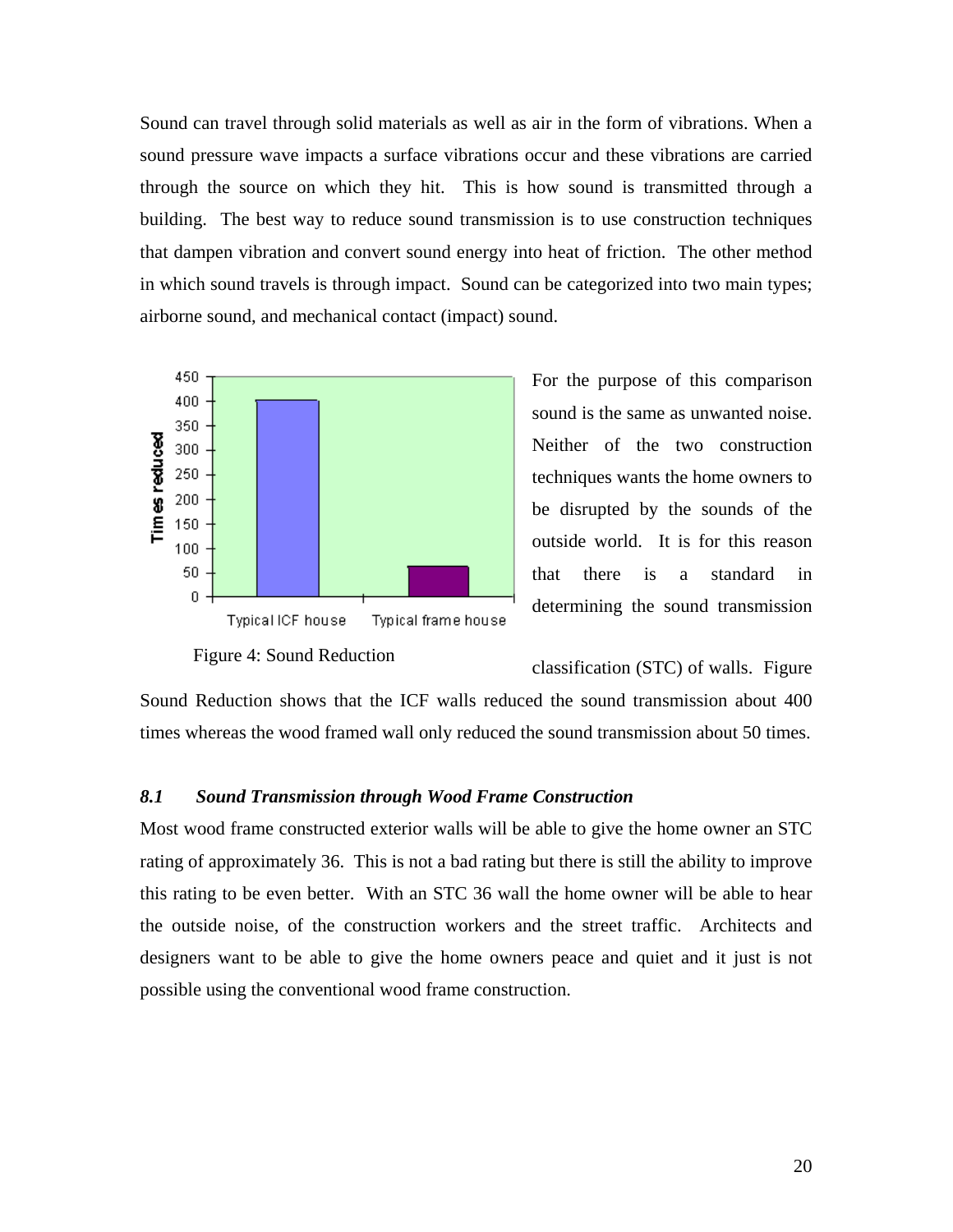## *8.2 Sound Transmission through ICF's*

Concrete walls built with insulating concrete forms effectively buffer a house's interior from the outdoors. The thick ICF walls made of plastic foam and reinforced concrete sharply cut fluctuations in temperature, air infiltration, and noise. ICF's keep the inside of a house more comfortable and quiet than ordinary wood frame walls. Using ICF's for the construction of the exterior walls will provide the home owner with an STC rating of 50. This rating will render the building envelope virtually sound-resistant. The occupants of the home will never be disrupted by any of the unwanted outside noise.

## **9. Fire**

Fire is a destructive force that has troubled humans through the ages. Even with modern construction technology and fire detection and suppression systems, building occupants' highest risk comes from heat and smoke inhalation. The resistance to fire is something that is difficult to achieve. There are not too many homes that will stand up against a fire. Once the fire hits a residential dwelling unit there is nothing that will save it so that the occupants can just come back to live in the house that they once knew. The smoke and heat generated during a fire cause about 90% of deaths. Only 0.2% of deaths in homes were attributable to structural collapse

## *9.1 Fire in Wood Frame Construction*

Wood is a material that does burn, but like steel and concrete, can meet and exceed the fire safety provisions of building codes for use in walls, floors and roofs. Wood can retain its strength during a fire because of the char that forms, providing protection to the unburned portion. In wood frame construction not only is the frame of the structure burning and being destroyed but at the same time the materials around the frame are also burning. All of these materials are giving off some kind of gas that is toxic to the environment. Any of the fibreboard or OSB sheathings that are made with glues and resins when burned will give off toxic gases that harm the environment.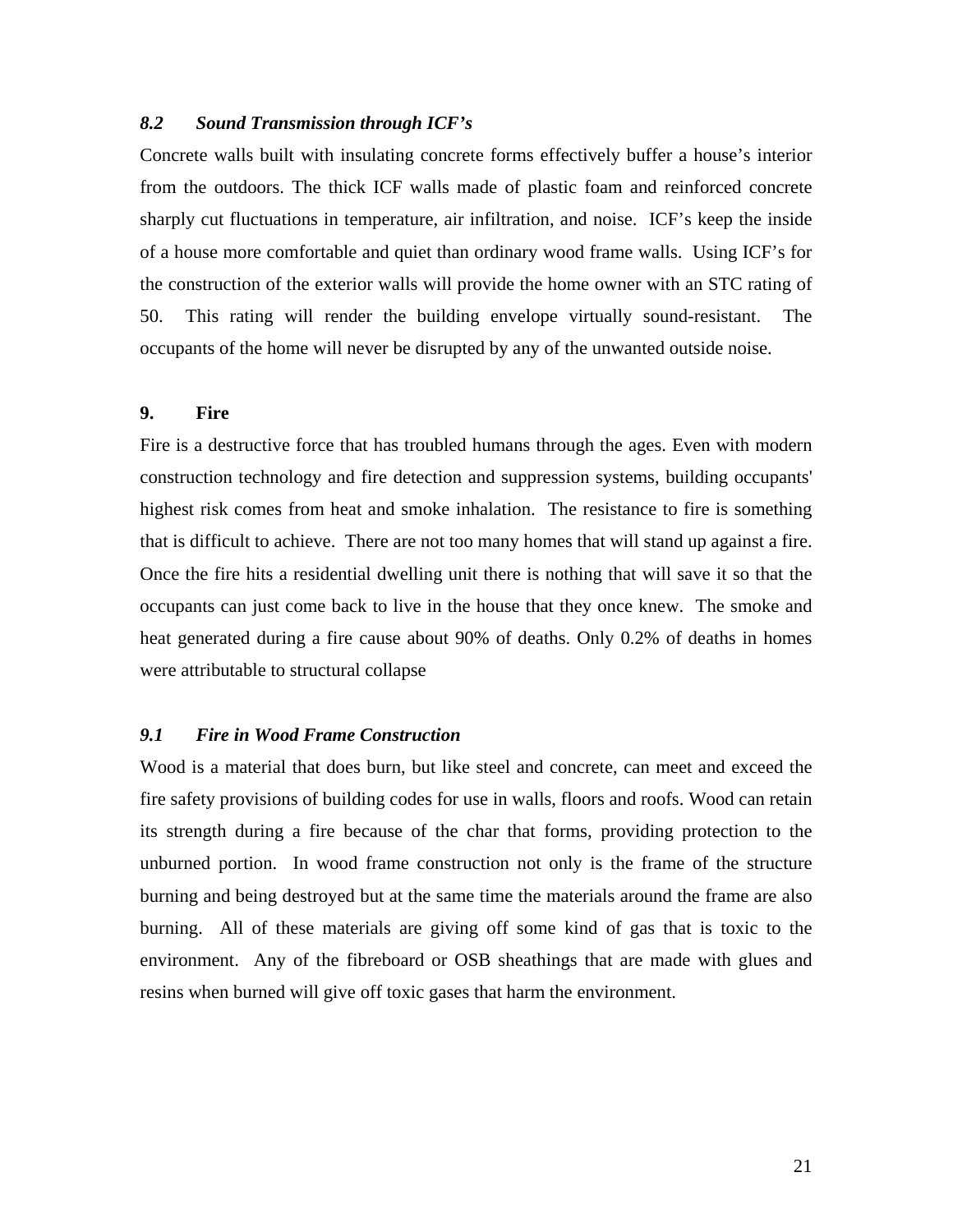## *9.2 Fire in ICF's*

Of all construction materials concrete is one of the most resistant to heat and fire. That fire resistance gives houses built with ICF's certain safety advantages. Experience shows that concrete structures will remain standing over structures made of other materials.

Unlike wood concrete does not burn and unlike steel concrete does not bend and lose its strength. Concrete does however break down and begin spalling when exposed to thousands of degrees Fahrenheit. This has been confirmed through fire wall tests. In these tests the ICF walls were subjected to continuous gas flames and temperatures of up to 2000 $\degree$  F for as long as four hours. None of the ICF walls ever failed structurally<sup>F</sup>. In the same test wood frame walls typically collapse in an hour or less. When looking at the ICF walls as flame spreading resistant, in the same test the wall did not allow enough heat through the wall to start a fire on the other side for anywhere between two to four hours. In contrast wood frame walls typically allow both flame and fire-starting heat through in an hour or less.

The following two figures show the Fire Ratings of wood frame walls compared to ICF walls, and Flame Spread between wood frame walls and ICF walls.



Figure 5: Fire Ratings of Wood Frame walls vs. to ICF walls

 $^{\rm F}$ www.forms.org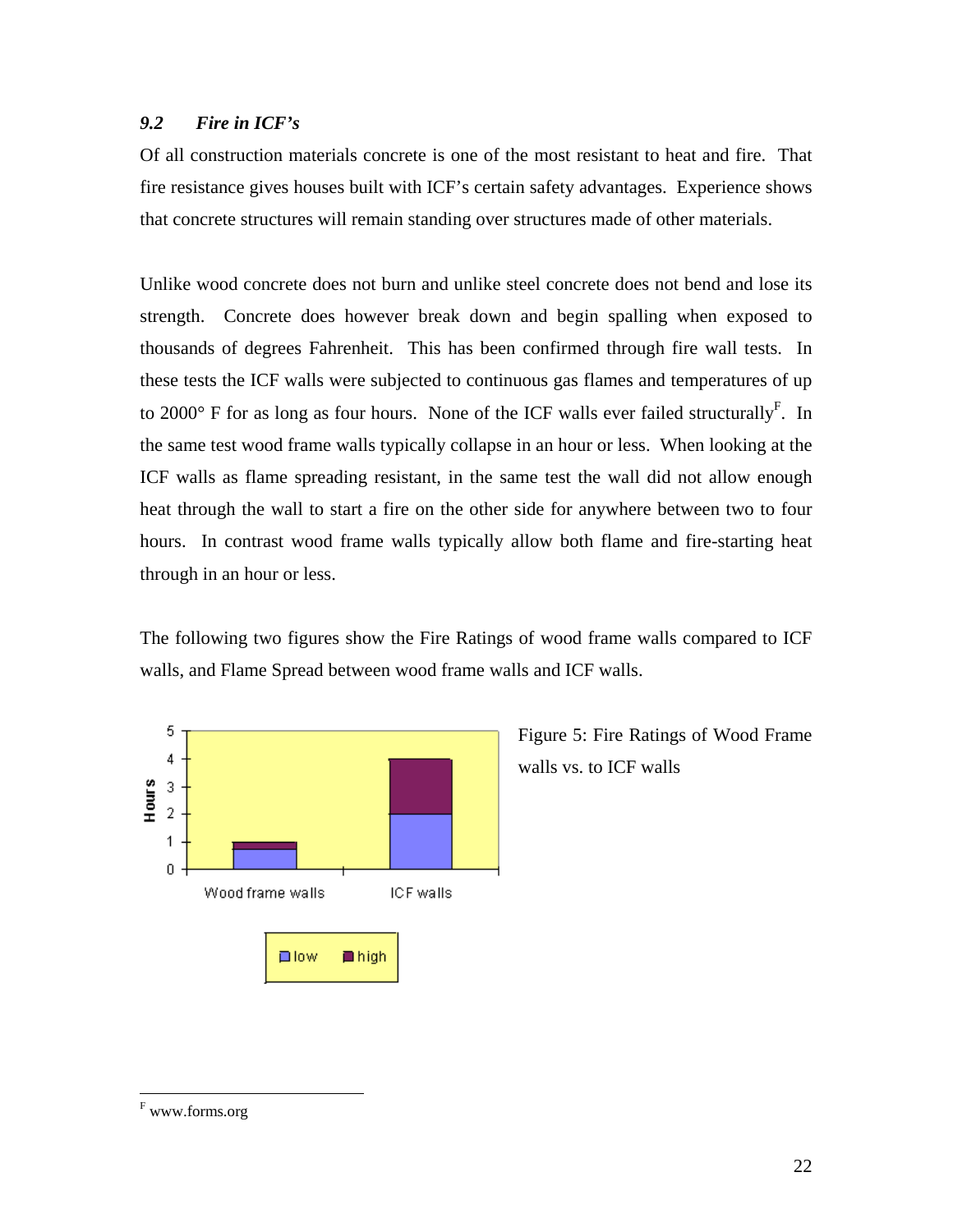

Figure 6: Flame Spread Indexes of Wood Frame walls vs. to ICF walls

#### **10. Radiation**

Radiation is the cause of material deterioration in the building envelope, during installation processes. Until the exterior cladding is placed on the building all of the materials undergo some kind of deterioration. If this deterioration occurs the building envelope will suffer major consequences. One specific material that is affected by UV radiation is XPS insulation. The sun begins to break down the cellular structure of the XPS, leaving the material with a lower R- value than what the material originally started with. The exterior cladding is the radiation barrier in a building envelope.

UV radiation affects both wood frame construction and ICF construction in pretty much the same matter. All of the building materials used in both of the construction methods need to be sealed / covered as soon as possible to prevent UV radiation deterioration.

#### **11. Pollution**

The pollution barrier in the building envelope is taken care of by the air barrier system already present in both of the construction methods. For the wood frame construction the air barrier is a 6 mil (0.15 mm) polyethylene barrier that needs to be continuous to keep the infiltration and exfiltration of air and moisture out of the building. With the ICF wall the air barrier system is provided through the continuity of the plastic foam insulation. This foam insulation runs the height of the building providing continuity from the footing all the way up to the roof of the structure.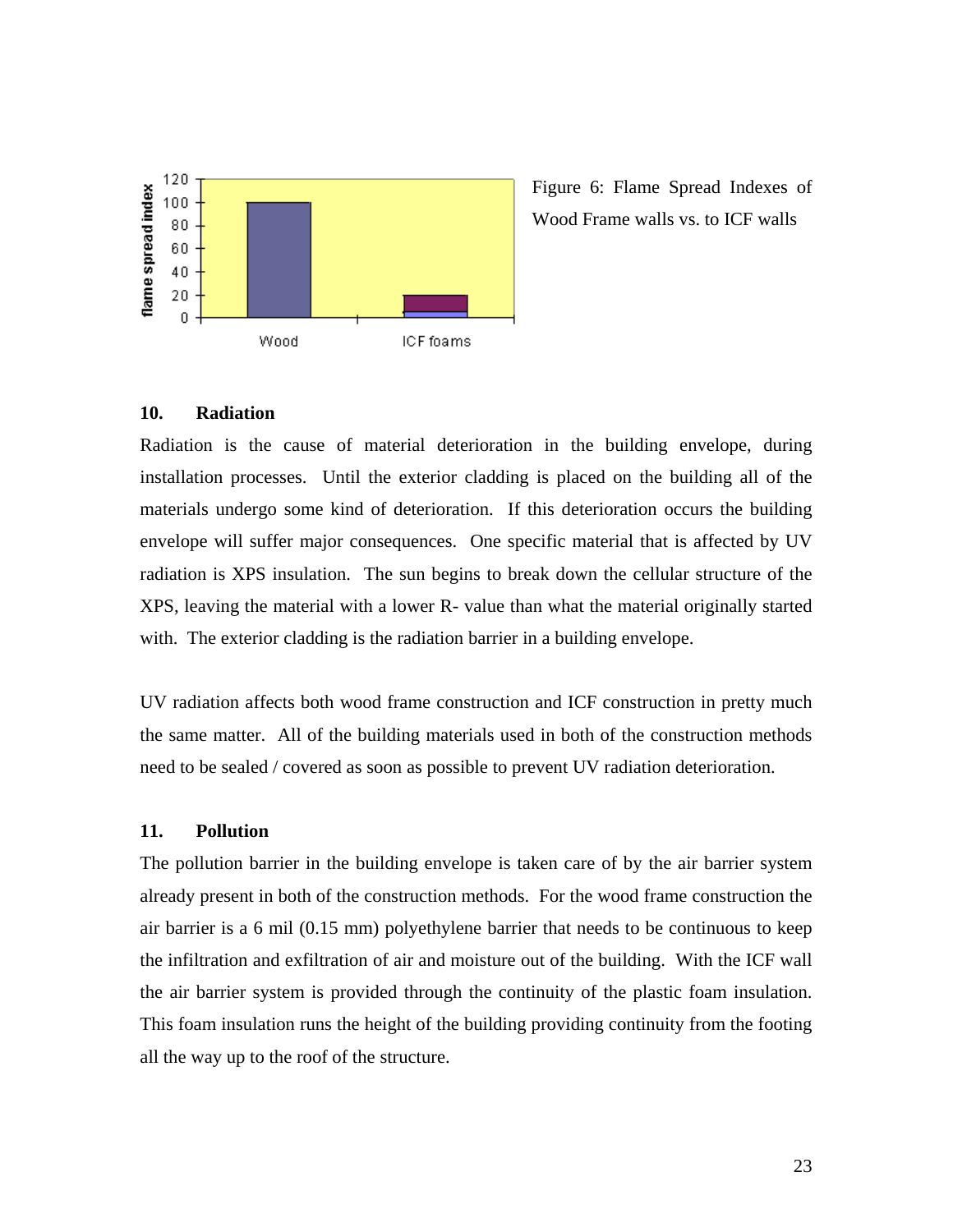## **12. Environmental Impact**

Environmental impact is a hot topic in the building envelope design field these days. Why? Well it is because the Architects, Engineers, Technicians and Technologist are all trying to design buildings that are more environmentally friendly. The biggest challenge is to design an environmentally friendly building while at the same time keeping the cost down. All of the building materials in new buildings today are supposedly able to be recycled and renewed. But how much of these materials can actually be reused? No one really knows for sure. Most building materials harm the environment, whether it is in the way they are manufactured or the way they are being destroyed. For example when a building burns, toxic gases are being emitted from the building regardless of the materials inside.

#### *12.1 Environmental Impact in Wood Frame Construction*

People do not look at wood frame construction as an environmental impact. How can it be, the house / buildings are made of a natural resource. Well the answer is that there is an environmental impact in wood frame construction. Look at the manufacturing process of engineered lumber and sheathing such as plywood, or oriented strand board (OSB). These "better" building materials are being made from strands of wood and recycled wood, really good, but the problem lies in the adhesion of the different layers. They are being glued together with formaldehyde or other toxic resins that give off gas just like some of the other materials found in residences today.

The other environmental impact is the waste of construction materials. Yes the wood can be taken and reused somewhere else but why not cut down on the amount of waste. Recycling takes energy and energy means the use of fossil fuels; these fuels give off gases which in turn will harm the environment.

Looking at the environmental impact of the wood frame house as it burns is another concern. All materials produce smoke and that smoke is harmful to the environment no matter what it is.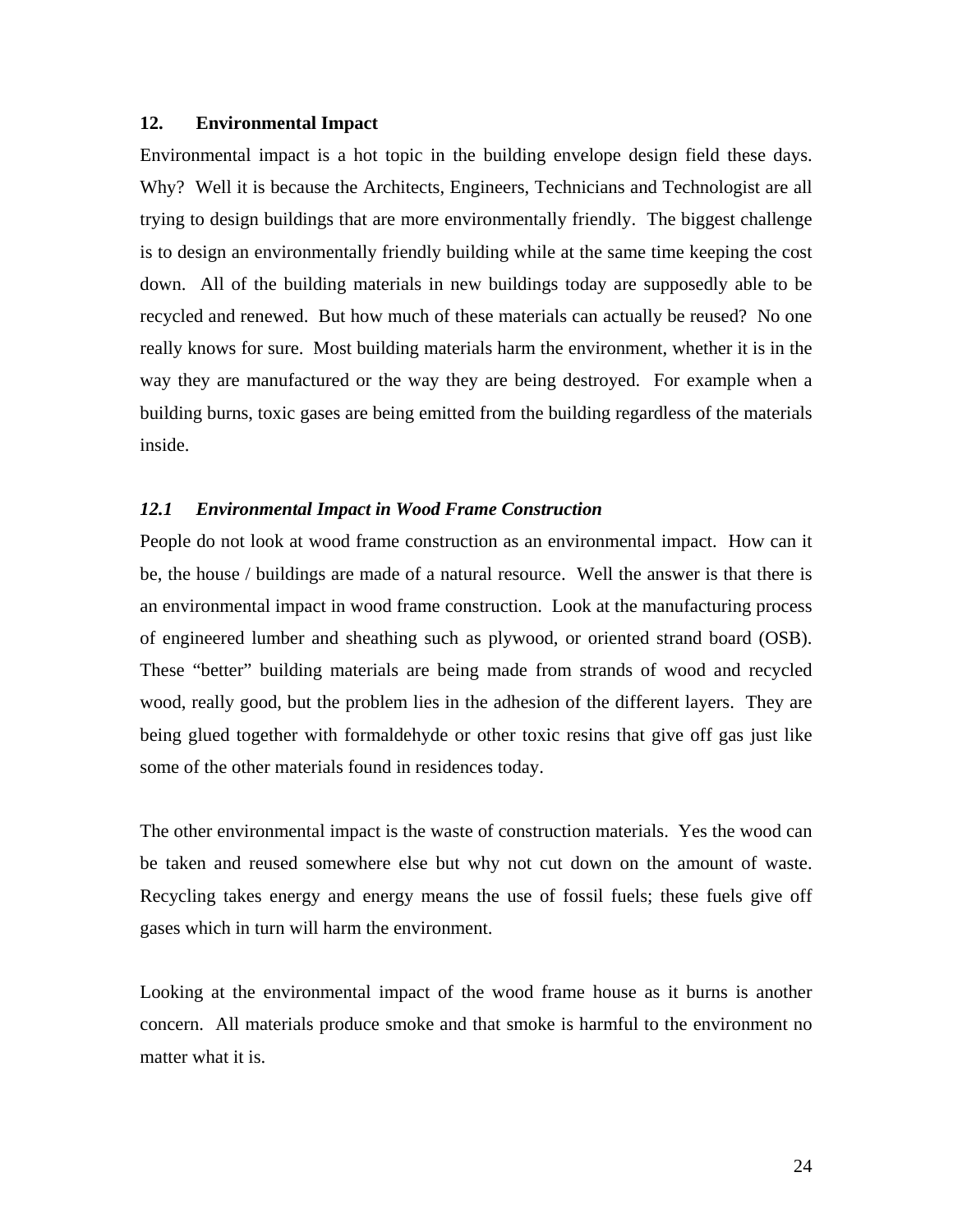#### *12.2 Environmental Impact of ICF's*

Most people look at ICF's as environmental hazards because they are made of plastic foam insulation. Well this is not true as the manufacturing process of some of these foams requires only steam to expand the air inside the small beads. EPS is manufactured from expandable polystyrene beads containing a blowing agent and flame-retardant additive. Steam heat expands the blowing agent to produce moisture-resistant, multicellular particles, which increase up to 40 times their volume during the process. After a period of time the beads lose their moisture, and the blowing agent condenses out and air diffuses into the cellular structure.

The EPS insulation used in the ICF's has the ability to be recycled if the need ever arises. Methods in which the EPS panels or blocks are recycled are through grinding, melting, and incineration. Grinding of the used foam plastic produces additional brand products such as Styromull. Styromull is a soil additive that that is used to improve substrates and soil as a composting additive, as a filter material in pipe drainage and as a filler material in slot drainage. The EPS insulation has the ability to be melted into its original compact starting product of polystyrene. When the EPS insulation panel scraps are incinerated there are no measurable changes in the composition of the fumes. The toxicity of the gas from the burning and low temperature carbonization is lower than, for example, that of the same amount of wood or cardboard. The other ways to discard of the EPS panels are through dumping. There are no problems in depositing the scrap at properly organized refuse dumps. The only restriction is that the panels be reduced in size to avoid air pockets and allow for compaction. The foam scraps improve the airing of the dump and contribute the decay of the organic substances dumped with it.

Other impacts that the ICF's have on the environment are that when the building is on fire the EPS insulation panels will emit toxic gases into the atmosphere. People think that the EPS is more harmful during a fire then wood studs and all the sheathings and other materials used in wood frame construction, but the truth is that all of the materials in any building will produce smoke that contains some kind of toxic gases.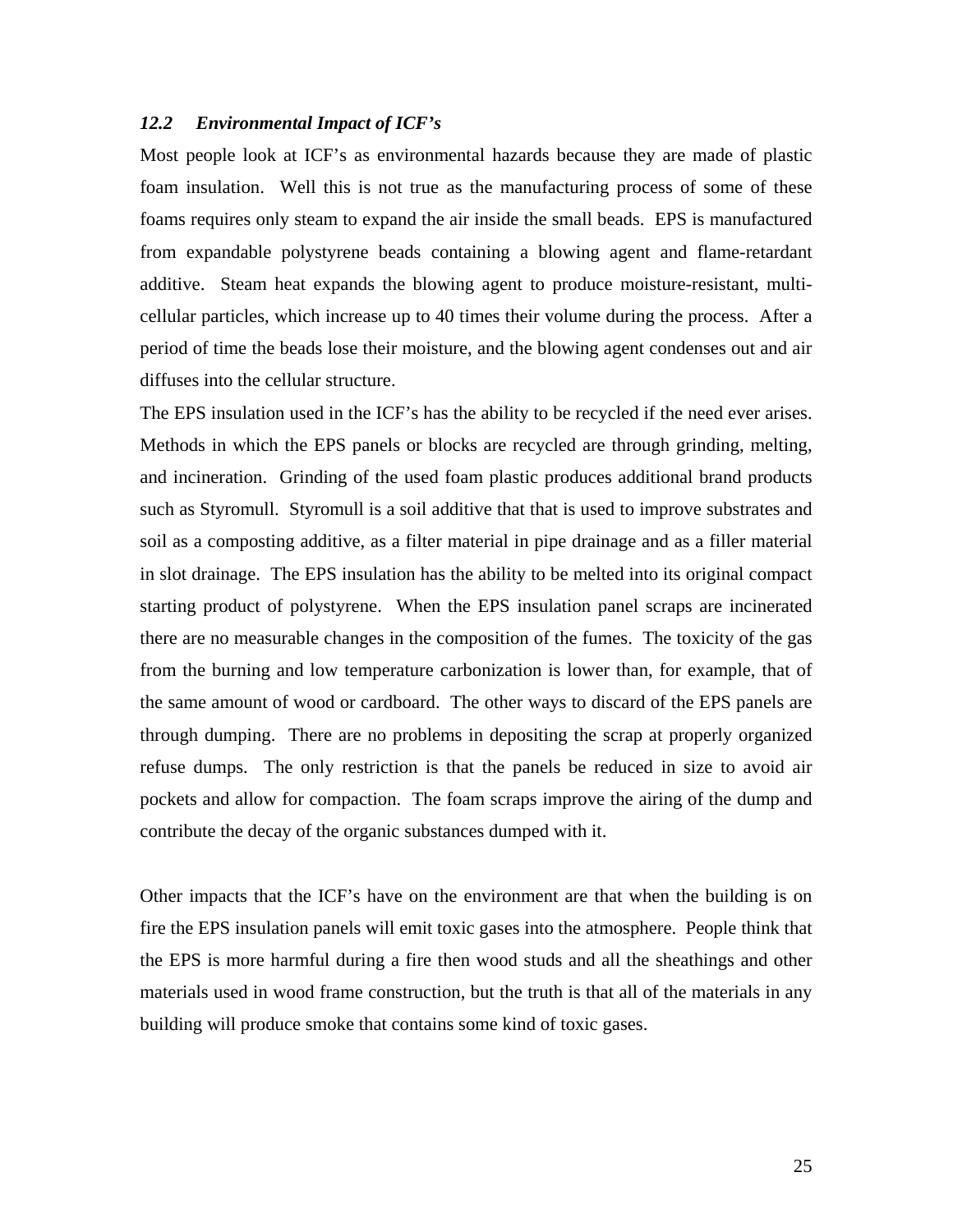Here is what Ed Lage had to say about the environmental impact of the two construction methods. "Environmental impact, walk through a conventionally constructed subdivision. Now that is environmental impact. I see two issues:

- 1. The production of the product.
- 2. The disposal of the product.

In using an ICF block no trees were cut. No shipping of the materials. No manufacturing of the materials and less energy is being consumed. Less fossil fuel needed means less environmental impact. Less expense to the home owner. ICF is simplification."

## **13. Cost**





Cost competitive, over the last ten years, concrete prices have been remarkably stable. Recent price increases in other materials have generated interest in concrete building systems as never before. Labour savings and readily available materials make ICF's, feature for feature, one of the most cost competitive wall systems in U.S. and Canadian housing markets. Comparing both the wood frame wall and the

ICF wall the cost from what has been researched from many different sources appears to be roughly 20-30% more to construct a building out of ICF's. Although through an interview conducted with Ed Lage a contractor he was able to prove that the cost of the ICF system was substantially lower. Almost 50-60% less than conventional wood frame construction with virtually no waste material onsite. If the research is correct that the ICF homes cost 20-30% more then the factors to look at are those of the energy savings.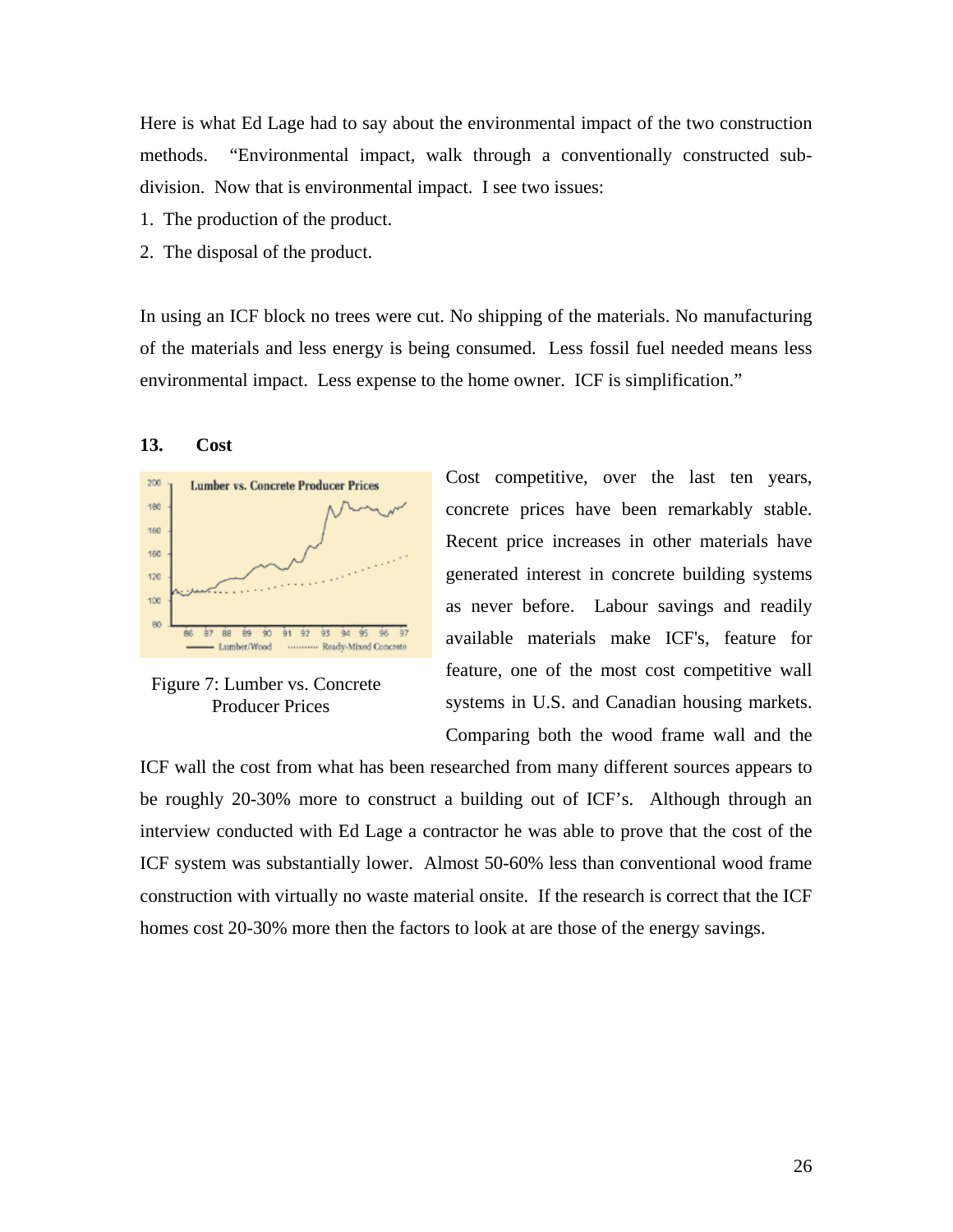From the following figures it is possible to see that the ICF homes will save the home owner money when it comes to looking at heating and cooling costs. The way in which the owner will recuperate his or her cost will be through energy efficiency.



Figure 8 : Annual Estimated Heating Savings





Figure 9 : Annual Estimated Cooling Savings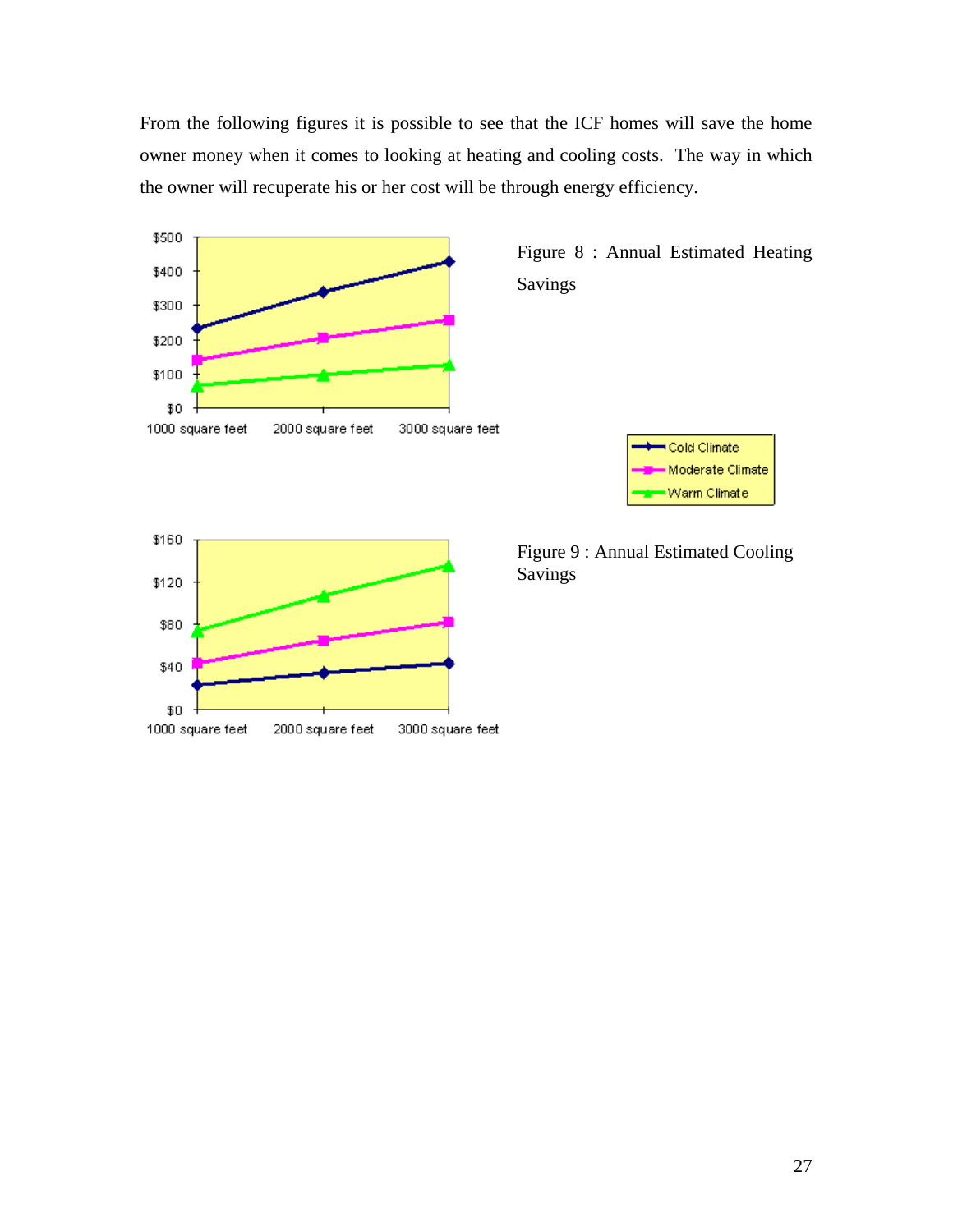#### **14. Conclusions**

Looking at all the information presented in this report it is evident that only the customer can decide on which construction materials he or she decides to use. Both Wood Frame construction and ICF construction have their advantages and disadvantages. When designing a building envelope a very good tool to use is the building matrix. The building matrix is a quick check list to insure that the detail being designed will be able to withstand the eight physical factors that affect the building envelope components. Once again the eight physical factors to test the building envelope components by are: heat, moisture, vapour, air, sound, fire, radiation, and pollution.

The other main property that should be looked at in any construction project is that of the environmental impact. Environmental concerns are nothing new, it is just that the building industry has neglected to look at the materials being used in construction and see what they have done to the environment. People also need to be told the truth about the environmental impact of certain building materials. There are rumours circulating that some building materials are very harmful to the environment when in actual fact after enough research has been performed, it is found that these materials have been harmful in the past but know with the technological advancement they are actually helping the environment more than they are hurting it.

Both wood frame construction and ICF's are excellent building envelopes but one will eventually out weigh the other. The only thing that needs to happen is to let the customers know the truth about both of the construction materials and techniques used in constructing the different buildings.

Refer to Appendix C: Wood Frame Construction Details to see a sample of a sill detail in wood frame construction. Refer to Appendix D: Insulated Concrete Form Detail to see a sample of the exterior insulated concrete form wall meeting a wooden floor joist in ICF construction.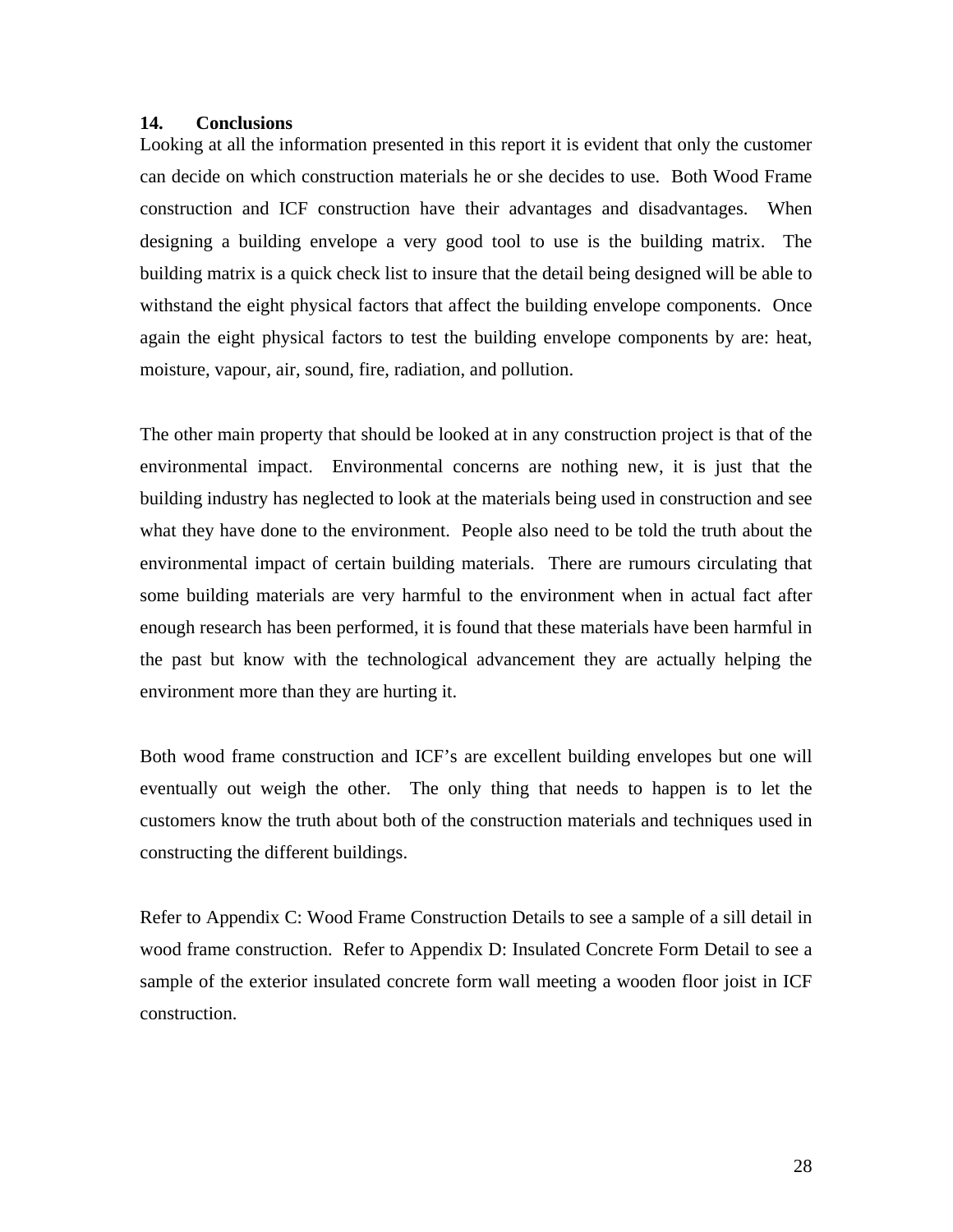## **15. Recommendations**

After performing research for this paper I am now able to make a conscience decision on which building envelope I will be choosing when it comes to building my home and which system I will recommend and try to spread the word about in my travels. To me insulated concrete forms are the only way to go. There is so many advantages and little disadvantages that I have found to this system. Some of the advantages include: greater comfort, lower energy bills, peace and quiet, solid and lasting security, less repair and maintenance, a healthier home and environment. And the most important thing I have learned about the ICF system is that it is 50-60% less expensive than any other building system on the market today.

Also I have only heard bad things about the environmental impact that the EPS panels produce, but after researching this report I have found out that the EPS panels are used for more applications than just in the ICF building system. There are three positive aspects in the handling of the EPS panels and scraps. They include things such as:

- The conversion of used foamed articles into Styromull or recycled polystyrene produces new, saleable products from scrap.
- The high heating energy of the materials can be used cost effectively in refuse incinerators or special combustion chambers.
- If disposed of properly, no environmental pollution is likely.

In the environmental impact section of the report I mentioned that the foam scraps improve the decay of the inorganic substances dumped with it. To me that is pretty impressive, again since I have only ever heard that EPS is hard to get rid of and it is harmful to the environment. Unless the information I have received is false I find that the ICF's are as environmentally friendly if not more friendly than other building materials on the market today.

Wood frame construction has its advantages as well. First of all it has been around in the market for as long as time can tell. It is a widely used and known building envelope. Where the wood frame construction loses to me is in the complexity of the envelope. It is very amazing that all the different materials work together, but at the same time when one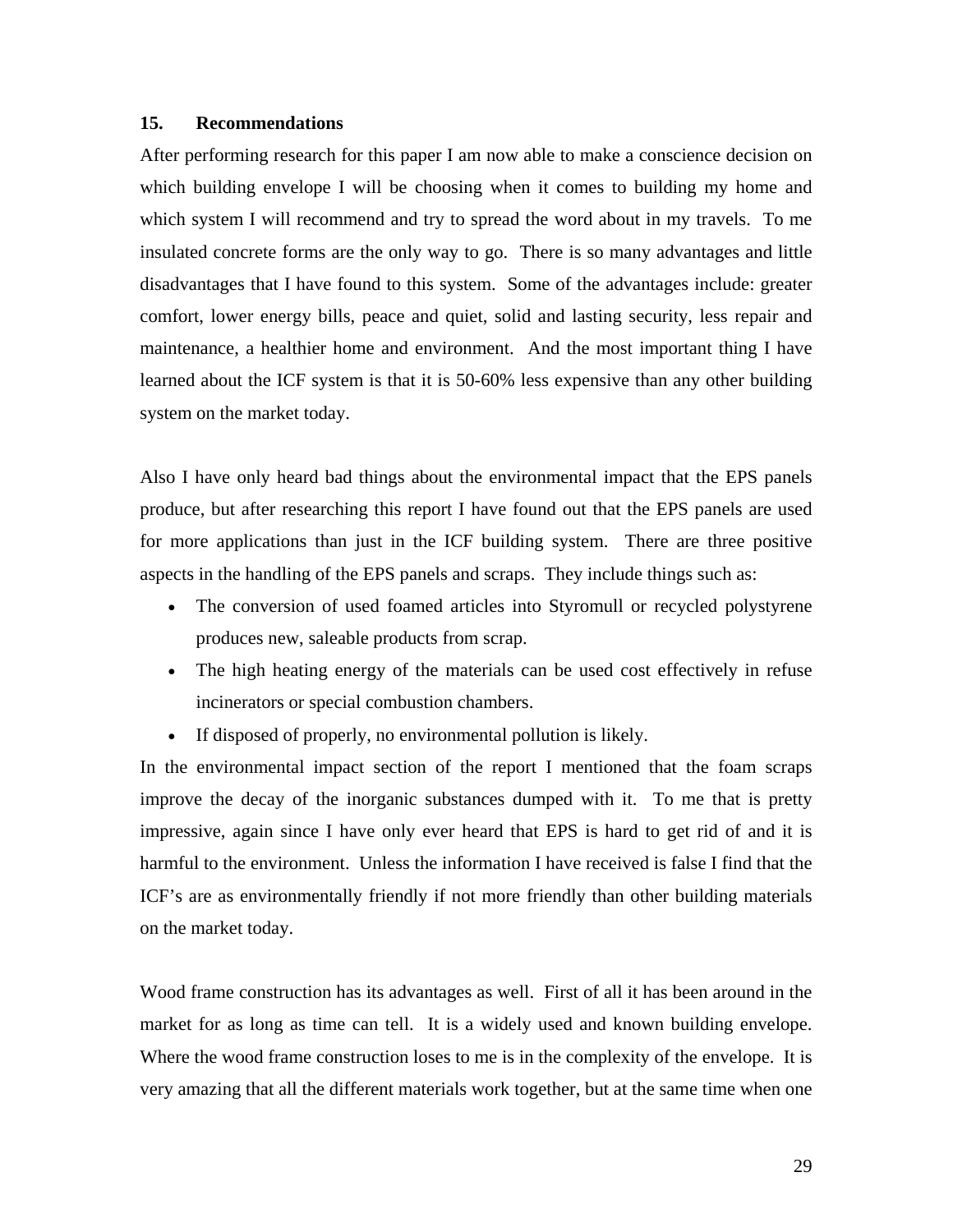of the materials fail then most likely the entire envelope will fail as well. There has been extensive studies conducting on ways of improving the building envelope but tell me why someone would want to build a house out of wood when they can have all the advantages of a solid monolithic reinforced concrete structure for less.

One thing that I have learned from this report and from the interview I conducted with Ed Lage is that the world is corrupt. As Ed says "Published prices are values which are benchmarked by the people selling them. As explained previously, supply and demand affect the prices of new products on the market. It is people who ultimately control the price of goods in the industry. Not the product". Also according to Ed Lage who has worked with both wood frame construction and ICF's "You can not compare this technology with conventional construction. The Ontario Building Code is the minimum standard allowable. Why would anyone wish to build a structure to the minimum allowable standards?"<sup>G</sup>

In closing I have also found out that our major home builders in the Ottawa region live in ICF homes. This seems to be the norm with these developers. Give what you do not want for yourself (with a heavy price to the customer) and live in an ICF home.

For the complete interview with Ed Lage refer to Appendix A: Interview

 $<sup>G</sup>$  Interview with Ed Lage, November  $17<sup>th</sup>$  2002</sup>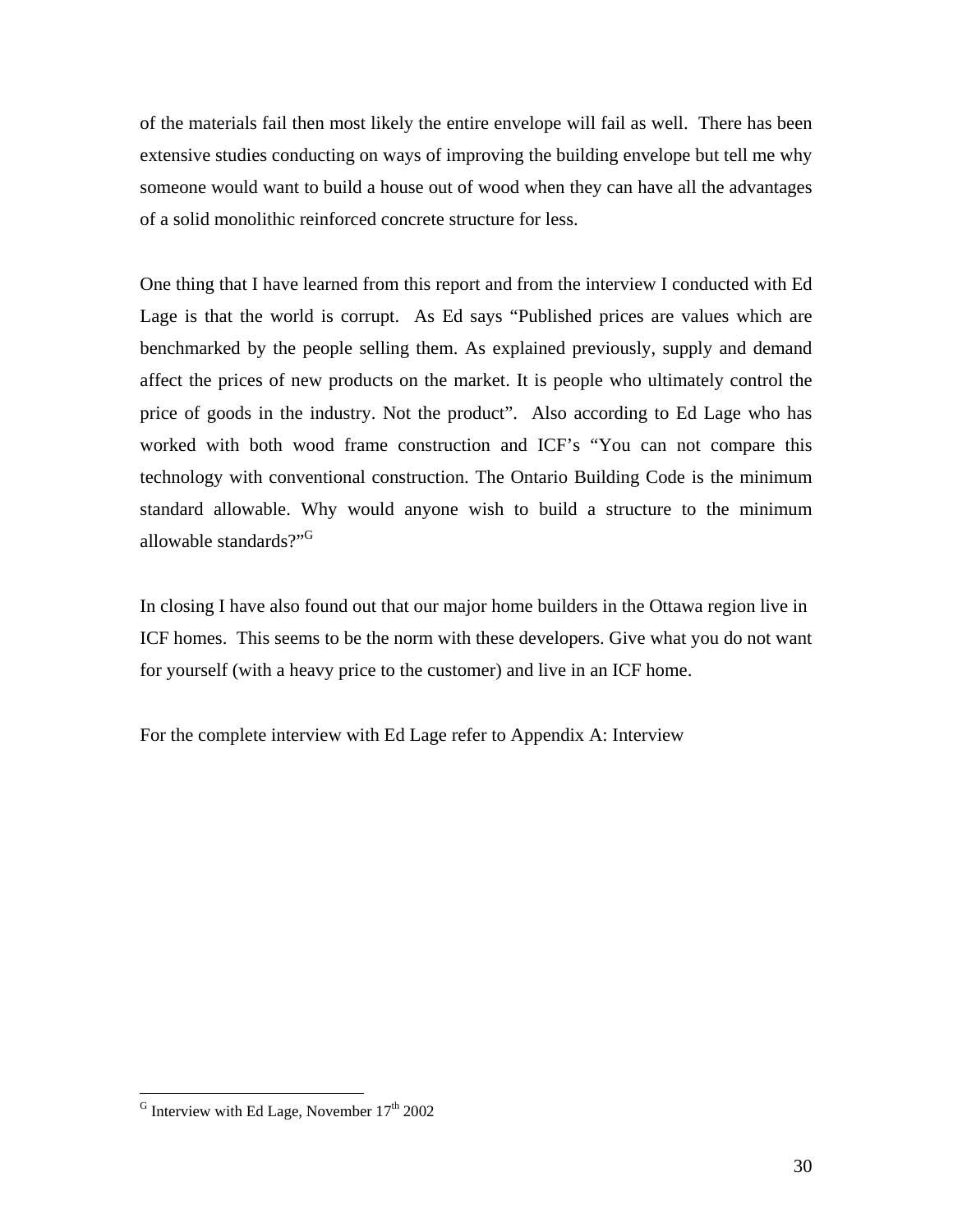#### **Bibliography**

Eco-Block Installation Manual, May 12, 2000

HUD, "Alternatives to Lumber and Plywood in Home Construction," prepared by NAHB Research Center, Upper Malboro, Maryland, April 1993.

Kesik, Ted J., Canadian Wood Frame House Construction, CMHC, 1998

Kosny,J. andDesjarlais, A.O., "Influence of Architectural Details on the Overall Thermal Performance of Residential Wall System, " Journal of Thermal Insulation and Building Envelopes, Vol. 18, July 1994

Lage, Ed. Contractor, interview with person. November 17 2002

Phil-Insul Corpporation, Integraspec, Installation/Technical Manual, 1999,2000

[www.arxxbuild.com,](http://www.arxxbuild.com/) Arxx Building Products, September 30, 2002

[www.forms.org,](http://www.forms.org/) Insulating Concrete Form Association, November 15, 2002

[www.formtechsys.com,](http://www.formtechsys.com/) Formtech International Corporation, November 1, 2002

[www.cwc.ca,](http://www.cwc.ca/) Canadian Wood Council, October 30, 2002

I received a number of pamphlets from different manufacturers of the insulated concrete forms. They were very helpful and quick in sending me information, when I requested some literature on their product. I also attended the Ottawa Home Show on September 29, 2002 where I received more pamphlets from various ICF manufacturers again. At the Ottawa Home Show I was also able to talk with a number of representatives about their products. Some of the manufacturers included Eco-Block, and Arxx Building Products.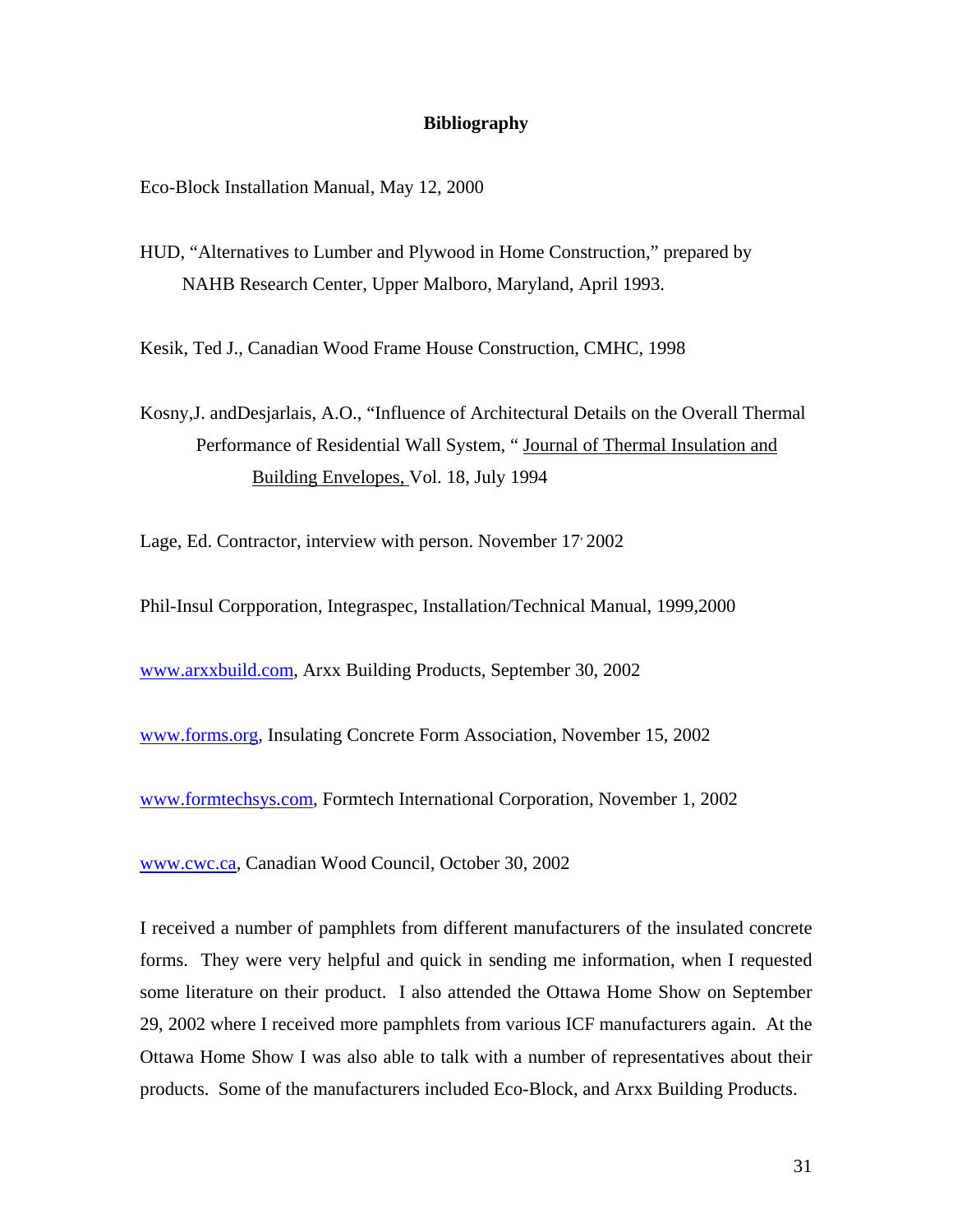## **Appendix A:** Interview

with Ed Lage (Contractor)

1. Why did you decide to build with Eco-Block opposed to other ICF's?

**Ed Lage**: All ICFs are made the same. What I mean by this is at the end of the day Insulated concrete is insulated is still insulated concrete. To say that one system is better than another would be incredibly misleading. Each system has its own variation of locking mechanism and its general appearance is slightly different from one product to another. At the end of the day it is still concrete sandwiched between two pieces of the Expanded Insulation. It is what we choose to believe that makes each of the many ICF's different from one to another.

There are many reasons why eco was chosen as the ICF Supplier used on this project. Simplistically answered, Service!!! Always is Buyer beware.

Most established "Good" ICF manufactures or suppliers will offer a number of different moulds to facilitate the ease and time required to construct an ICF Building. Onsite fabrication of 90, 45, 22.5 degree corners increases the cost of the structure as it becomes more "corner complicated". I would recommend a manufacture that is structured this way. It makes for painless installation. The Bracing Systems for wall alignment during the concrete pour was another reason for my choice. The Eco Bracing systems comes with all the parasitic certifications that are mandated by our Government. An Expensive added cost that really is not required. An Engineer was already paid to develop them. However, they are a must. Other companies may make there own braces out of wood on site at your expense. Eco's Bracing system is manufactured from steel.

2. What are some of the advantages and disadvantages to building with ICF's?

**Ed Lage:** One would say that using this type of construction technology would be most beneficial when assessing the Big Picture in any building envelope. In my case a few mistakes in the planning were made that logistically changed the evolution of my project. In some areas of the building because of design restrictions we sized the building to the block. It is most advantageous to size the block to the building if at all possible. Less waste will result. Make sure you let your designer now this. This is not common practice in the industry. The opposite has been my observation.

If we look at the system as a whole, it is untouchable. It offers the consumer a structure that has air penetration values through the ICF wall system of less than half of a percent. The system is ready to accept any finishing system to its exterior face. Conventionally constructed a house wrap is still required before a finishing system can be applied required. In my case stucco was chosen as the finishing system to the outside of the building. This negates the necessity to hire a SUB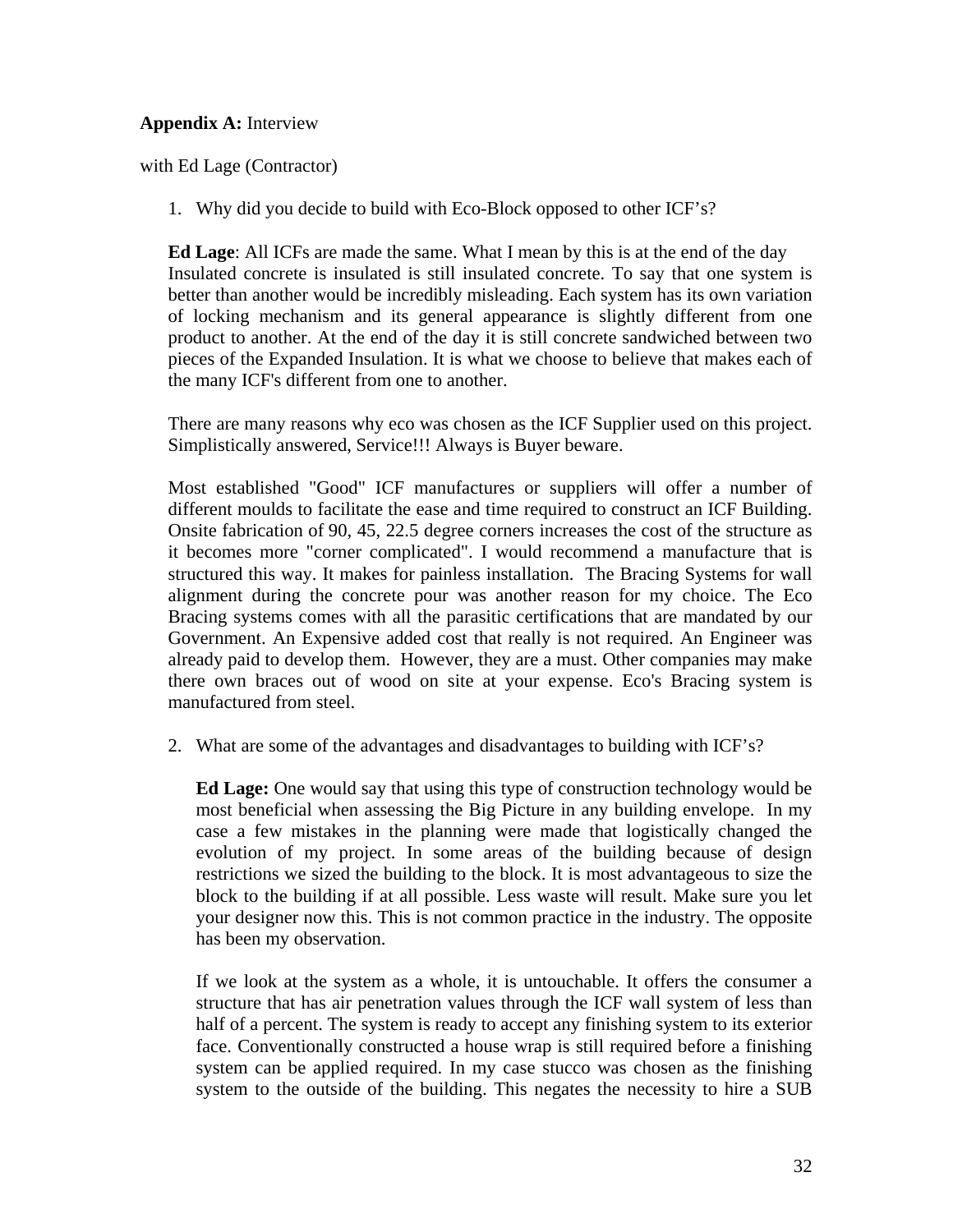CONTRACTOR to install the (in my case) 5800square ft of expanded insulation. The expanded insulation is already there.

From an interior perspective, once the bracing system is removed and electrical wiring installed you are ready to install drywall. Again the product has negated the use of another SUB CONTRACTOR. No wall insulation required. Furthermore, these structure and there inhabitants have reportedly (The Learning Channel & Ottawa Citizen) survived the worst of hurricanes. As they are steel reenforced they have incredible strength. One of the engineers working on site has referred to these systems as "Over Kill" That is what you want to hear. Combustibility is nominal in a structure like this. It utilizes the same materials and engineering principles as those found in commercially constructed structures. Think of the Engineered Safety Factors negotiated into all of our skyscraper structures. Engineering Firms pay close attention to these details. If you hire the Correctly Motivated Contractor, he/she will ensure that materials chosen for the interior construction keep with the idea of non-combustibility. At virtually no extra cost, probably less. The roof structure in this building is of conventional construction. In my opinion, the weak link. A light steel roof system, not Structural steel, as CURRENTLY used in commercial construction projects would be my choice. Due to the high performance caricaturists of this construction technology, another disadvantage arises. The house holds moisture. If not controlled, inner air quality suffers and mold begins to form. A Heat Recovery Ventilator is required to make the house breath correctly

3. Ed these systems are made of either two types of insulation, either expanded or extruded polystyrene? There must be some kind of disadvantage to using these insulations? There must also be some dangers with the way the insulation is made? For example chemicals and blowing agents?

**Ed Lage:** To answer your question I was not entirely sure myself. How this answer generated itself I am not sure. Regarding the Technical Data on the expansion of the insulation, I am still unclear. As a future technologist how about you find out for me. You'll probably need it in your studies. I will however say I am curious to find out if it is a chemical agent or a steaming process as it has been explained to me. It did not answer all of my questions based on passed experience in manufacturing.

With regards to water it is still unclear. I did not like the variations in answers which I received from various parties. The advice was from one end of the spectrum. Good time to exercise caution. If you noticed in the pictures and the visit to the site. A membrane (\$862.50 42"x 423') was used to completely seal the foundation from possible moisture. The back fill material is of pure sand, Excellent for drainage. Do I worry about this foundation absorbing water? NO. It is an idea that I have that prolonged expose would cause "sponging", possibly. That is also based on passed experience.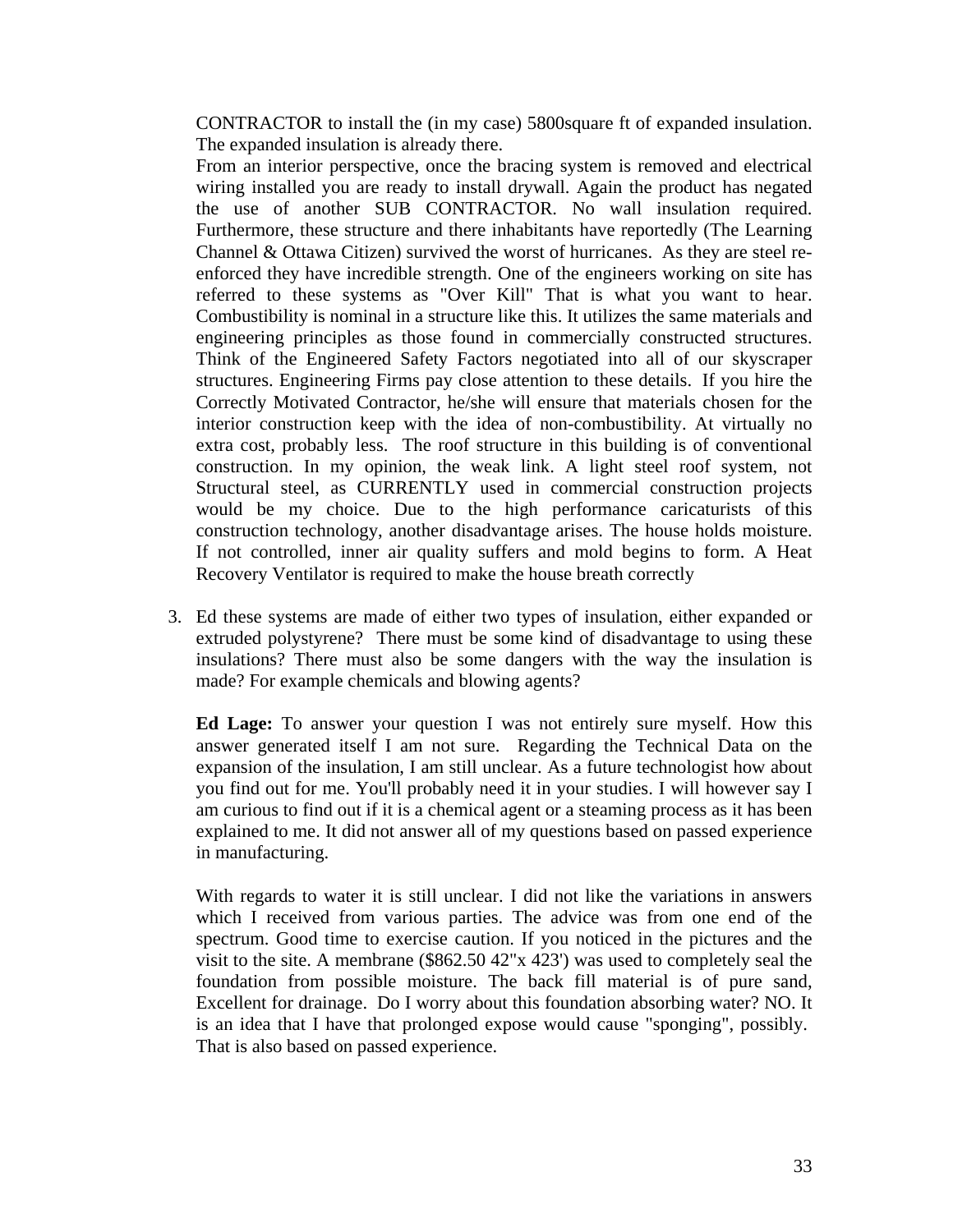Environmental Impact. Walk through a conventionally constructed sub-division. Now that is environmental Impact. I see two issues. 1. The production of the product. 2. The disposal of the product.

In using an ICF block no trees were cut. No shipping of that material. No manufacturing of those materials. Less energy consumed. Less fossil fuel needed, less environmental impact. Less expense to the home owner. ICF is simplification.

You can not compare this technology with conventional construction. The Ontario Building Code is the minimum standard allowable. Why would anyone wish to build a structure to the minimum allowable standard?

4. How much more is it to build with ICF's over Wood Frame Construction?

**Ed Lage:** There was a special in the news paper regarding airline tickets a few months ago. It was rather interesting in what WEST JET was advertising. They proposed flying you at cost. It actually made the papers a second without WEST JET paying any ADVERTISING. What they did was offended the fares with full discloser. Six bucks! I Kid you not. To the consumers surprise however, when you add up the Tax, plus the sure charge, debt repayment charge, the airport development charge, additional security charge, airport administration fee, and whatever else they can think of. The consumer gets the bill for 187.60. How is that possible from six bucks!!!!!!

It is not what it's worth, It what you did to earn the money. Have they stopped teaching these values in school?

5. How many years will it take to recover the initial cost output?

**Ed Lage**: As explained in my last transmission with you, the costs are no more than a conventionally built home. If anything it is significantly cheaper. Published prices are values which are benchmarked by the people selling them. As explained previously, supply and demand affect the prices of new products on the market. It is people who ultimately control the price of goods in the industry. Not the product.

Let us use the current situation in our high tech markets to try and explain the current pricing of this product. Let us take the computer in which I have used to communicate with you. I paid three thousand dollars for it. In the span of 8 months it was worthless. That appears to be a silly investment for the gross expenditure. Do you think that the industry changes that rapidly or is it good marketing? Why would any money generating entity give you all the technology up front? A one time purchase negates future business. Is it possible that if you release the technology in small sprits, significantly more money can be made from it. A 286 MHz computer was used for the first moon landing re-entry. That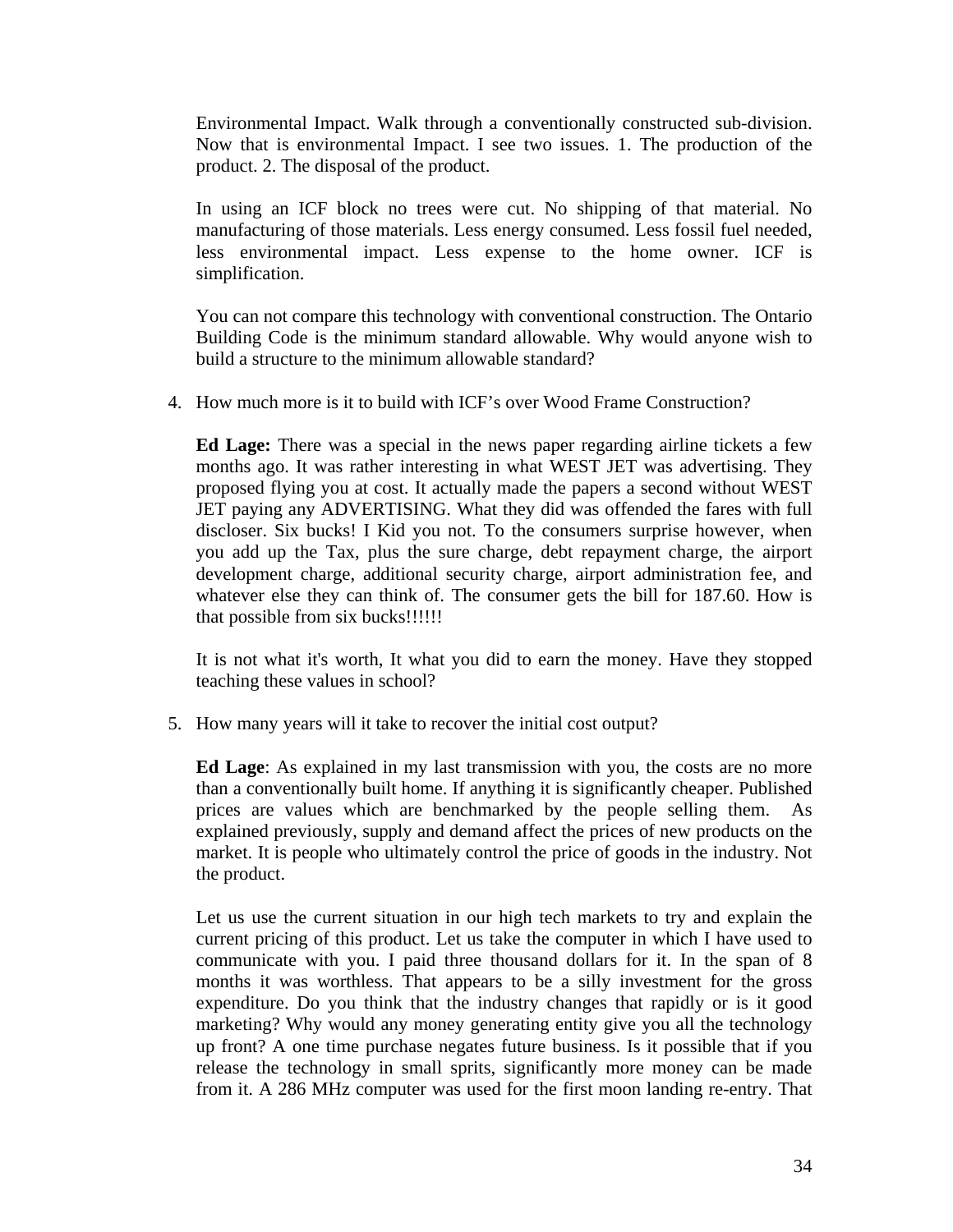was thirty years ago. The internet has been around for 20 years or so. You do the math. Is it possible that the Capitalist approach could be the culprit?

Try this one for size. A Mazda Protégé as explained to me costs 4000.00 to manufacture. Why does the consumer get hit with over 20 000.00 or more for it? Because that is what people are prepared to pay for it.

Let us try this. Currently the Provincial Government has this formula in how it regulates the installation of Septic systems and their associated sizes. Let's use a Tap Count in your home to make the point.

The current GOVERNMENT legislation states that based on the size of your dwelling your septic system grows with its size. What does mean. If you have a 1000 sq ft dwelling with 5 bathrooms vs. a 9000 sq ft dwelling with the IDENTICAL 5 bathrooms or total tap count, and the same inhabitants the dwelling that is 9000 sq ft has a septic system 9 times bigger. Why is that? Well, that sounds like the rich can afford to pay a little more for it. Try getting an answer from the local regulatory office. The answer you will get is "We are not prepared to comment on behalf of the provincial gov't". Sounds fishy to me. Sounds like bureaurocrats are at it again. Sounds like entitlement is happening again. Capitalism at it's best

6. How do you find the methods construction with ICF's compared to the construction of wood frame construction?

**Ed Lage**: Construction Logistics.

It is a simplistic system. Adult Lego. The difficulty comes with ensuring that the work is PLUMB, SQUARE, and LEVEL. As with any structure the only difference is mistakes can not be fixed. Due Diligence is required. It is all in the planning. Failing to plan is planning to fail. Failure in this capacity exaggerates the final pricing of a given project. Perhaps this is where some of the extra costs are being justified. The overall lack of knowledge or awareness usually drives the price up. Our industry budgets extra to counter act money lost in the learning curve. That is again how people affect the overall price of any new system price.

7. Are the people and materials readily available to build with ICF's?

**Ed Lage:** As with every industry there is a learning curve. However most of us have logged thousands of hours playing with Lego as children. IF A CHILD UNDERSTANDS THE LOGISTICS OF LEGO, why can't adults grip the concept? Something else is possibly fueling the exaggerated price. Remember, IT IS LEGO. ICF's are incredibly simplistic when compared to conventional construction methods. Fewer materials are needed negating unnecessary material management. Yet another cost saving value when using ICF's.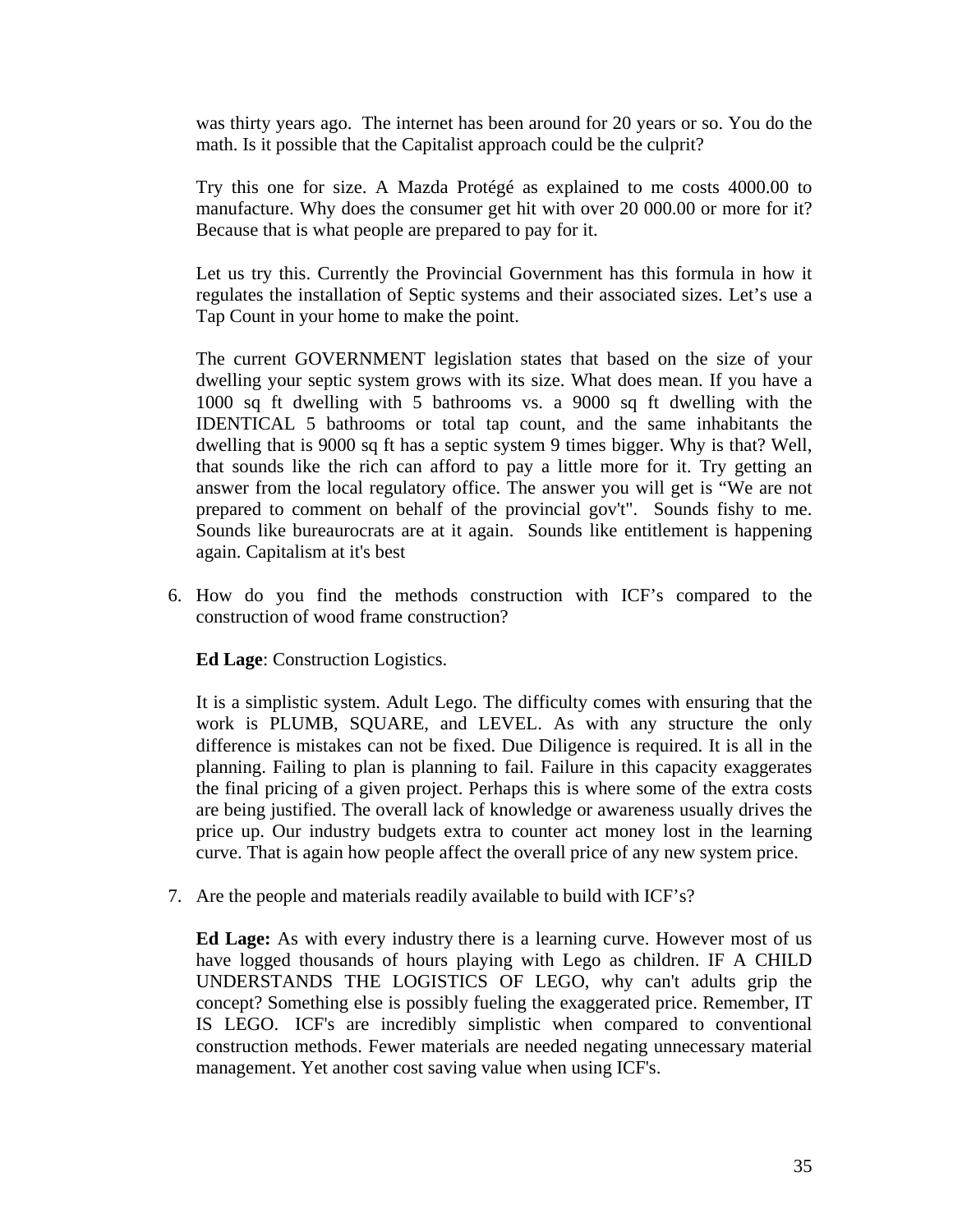8. What are the systems specifications? i.e. size, dimensions, r-value, exterior cladding etc.

**Ed Lage:** Product specifications will be listed in the technical information which you have in your possessing. Residential values should be used as the commercial values are different. You might ask yourself how this can be the standard. An ICF is an ICF. At the end of the day it is still concrete sandwiched between two layers of expanded insulation. So what is the difference? With regards to CMHC and additional coverage due to construction methodology. It is my understanding that ICF's are a preferred choice. You might want to ask them yourself.

9. Because concrete is fire resistant are the insurance companies giving premium rebates / discounts when ICF's are used?

**Ed Lage:** There is no such thing as a premium or rebate. Where one concession is made another source of capitalist income must prevail. My fear is if we begin to produce homes that carry none of the established utilities, where does our wasteful get government get its tax dollars. Well, sorry to say, it will take from you stating that you live above the norm and that is slated as a luxury. For example. Let us assume that you Adam have a home in which you diligently take care of. Let's take the windows in the dwelling and say that they are original equipment installed when the home was constructed. You decide that you would like to make an upgrade and change all of the windows. Not only have you creating a better home that is more energy aware, you have also placed yourself in a position with our current government to hit you with more property tax. What sense does that make. You will be assessed by Revenue Canada, as they see this as a luxury. And to make sure you can not trick them, they the government has mandated that date of manufacture is stamped within the panes of glass. Kind of hard to remove. Again we show that it is not the product that sets the pace, but the people around it.

10. Staying with the fire resistance of ICF's, because the system is made of expanded or extruded polystyrene, is there an environmental concern with the insulation melting and giving off toxic gases?

**Ed Lage**: When using a correctly motivated contractor, it should be a collective goal to construct dwellings that offer the minimum traditional impact to the environment and to those who choose to reside in them. The choice of construction materials has a direct relationship in how a structure will perform. The markets are saturated with materials that offer exceptional prolonged performance. Why build a structure knowing that the materials are limited. If it burns, look for an alternative. If it off gases toxic material, why would you use it. There is always an option. All you have to do is look for them. Our major home builders in the Ottawa region live in these homes. Contractors who have worked on these sites have sworn to secrecy. I actually tried to visit a site in Rockcliffe Park. An ICF project. I was not allowed to step on site. Why is that? Why would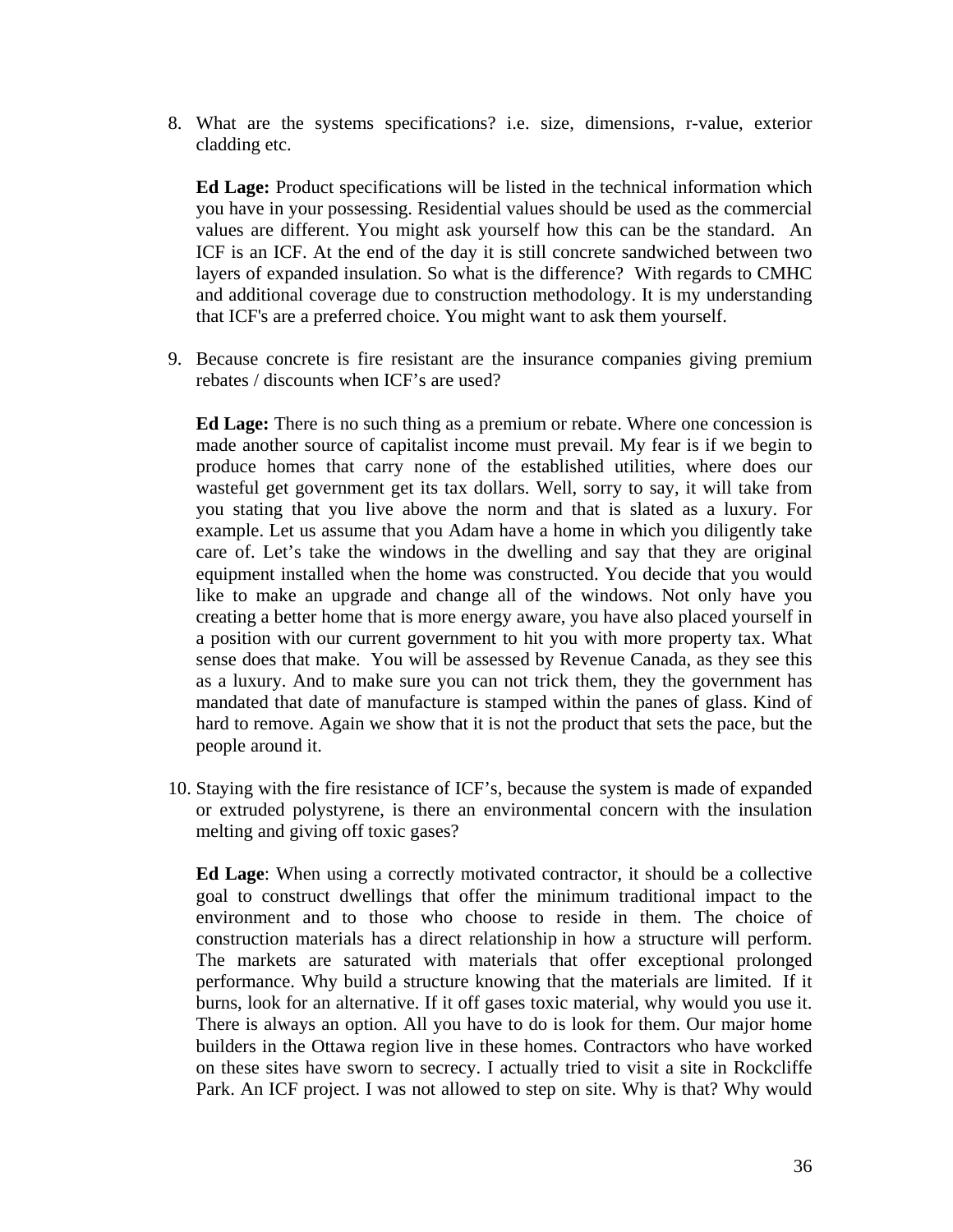any builder build something and state it is the best, and not live in his or her own creation. Sounds like Capitalism and a little bit of Deception are at play. I will tell you, the home in Rockcliffe Park belongs to our biggest home builder in the region. Perhaps you may want to ask him why this is. Believe you me. It is not like I have not tried. That seems to be the norm with these developers. Give what you do not want for yourself (with a heavy price to the consumer) and live in an ICF home without sharing that with your current client base. I would say that is quite deceptive and lacks Integrity.

Most of what is build lacks the builders' integrity. You're making a living to pay bills. It should be the endeavor of each and every one of us to create a home for the client. Not how much I can make from this project. Honesty, Integrity, is the keys to the success of any endeavor. It is the people who surround a product that control how it is to be used.

In closing Adam, I hope that you can convey this message to your colleges. The truth is paradigm. The best approach into any endeavor is that of education. Pass on what you have learned.

Through general conversation with Ed Lage, I learned that the owners of RichCraft and Minto homes have left there wood frame constructed houses to move into homes constructed ICF's. If these systems are bad for the environment and cost so much more then tradition wood framed homes why are the two predominate builders in Ottawa living in ICF homes? I also became educated with what is really happening in the industry. I realized that the contractors are taking the clients for a ride for every penny they can squeeze out of them. Buildings and pretty much everything in life are subject to people and not the products. You just need to find the right person who will work for the client and not for himself.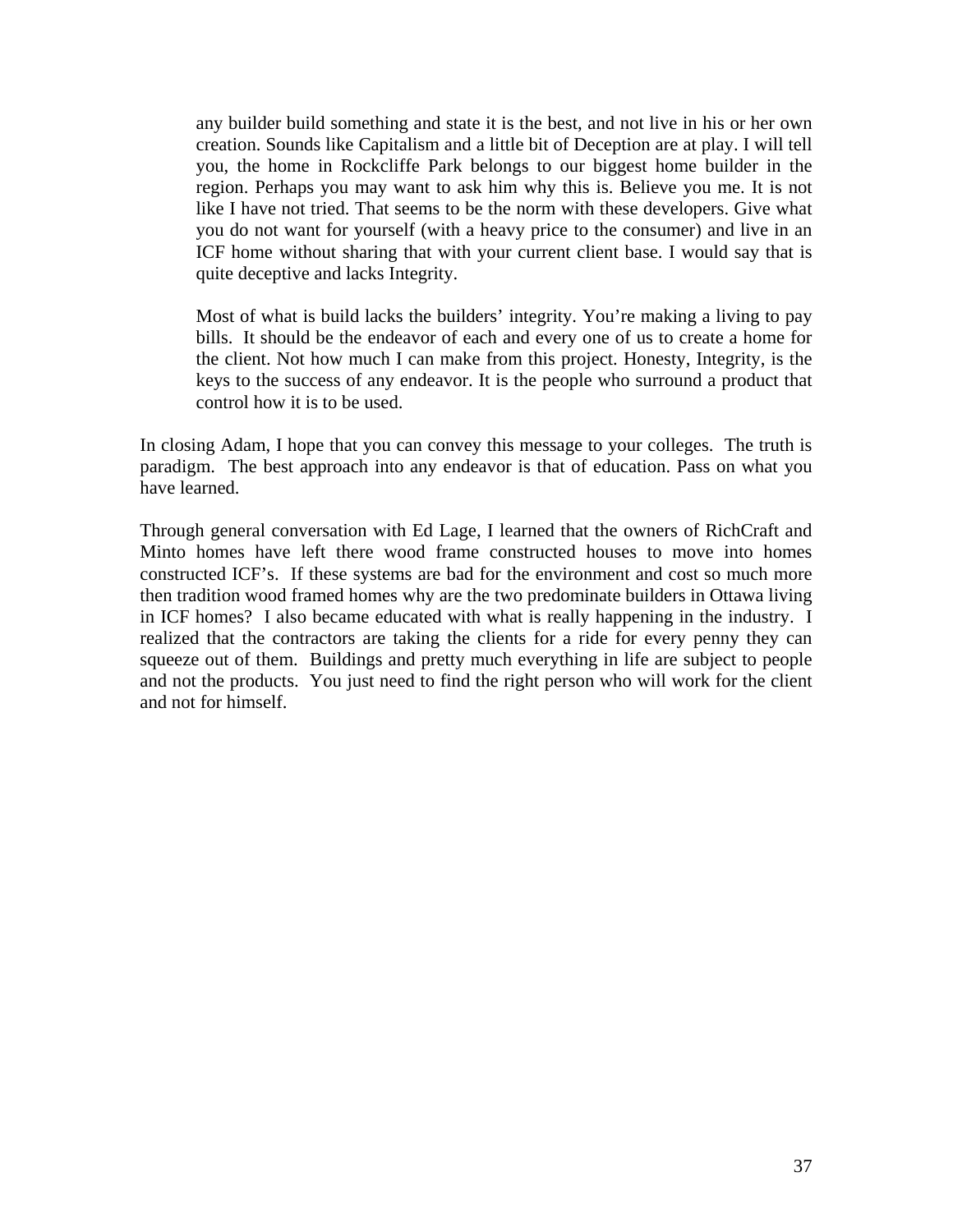**Appendix B:** Building Matrix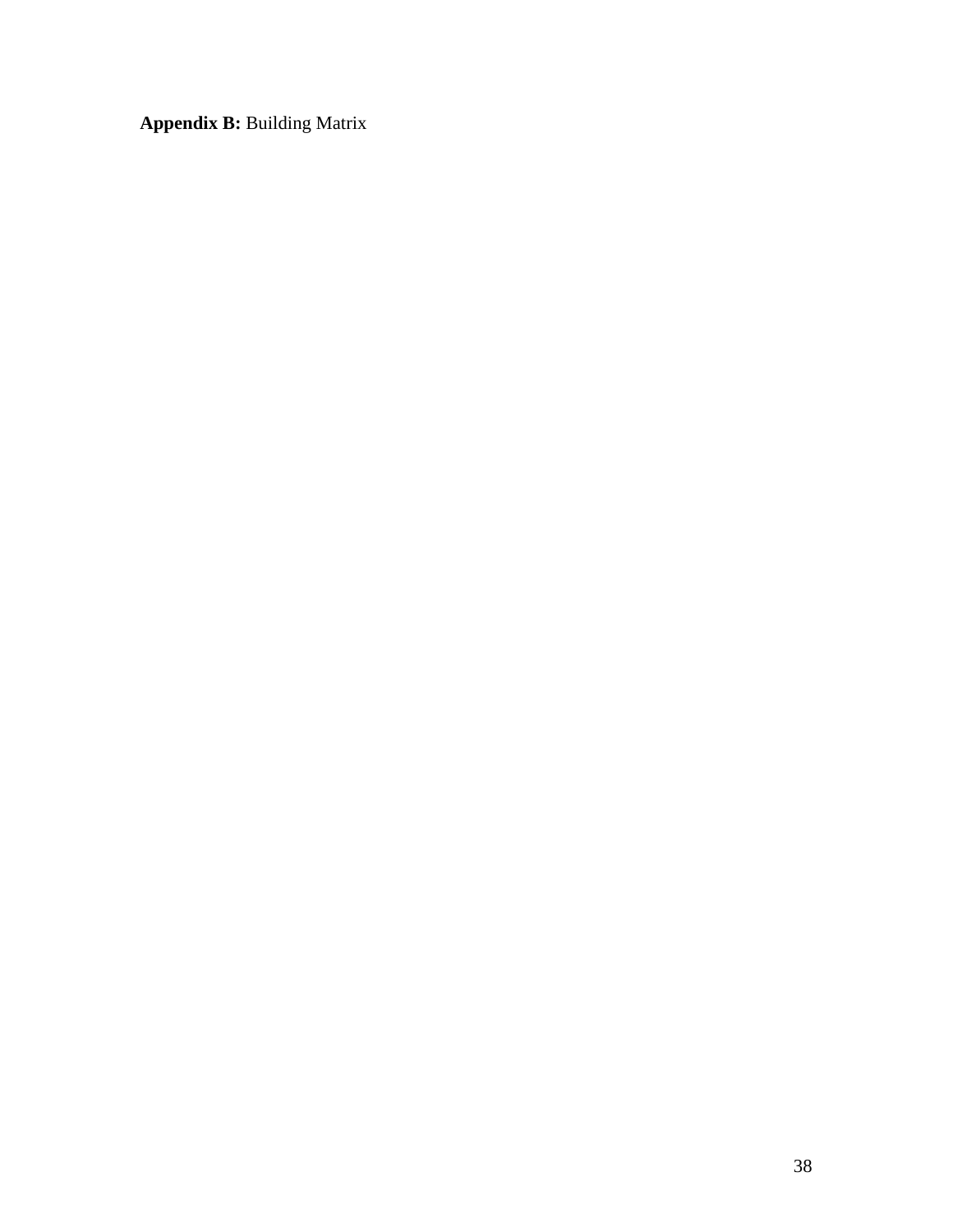